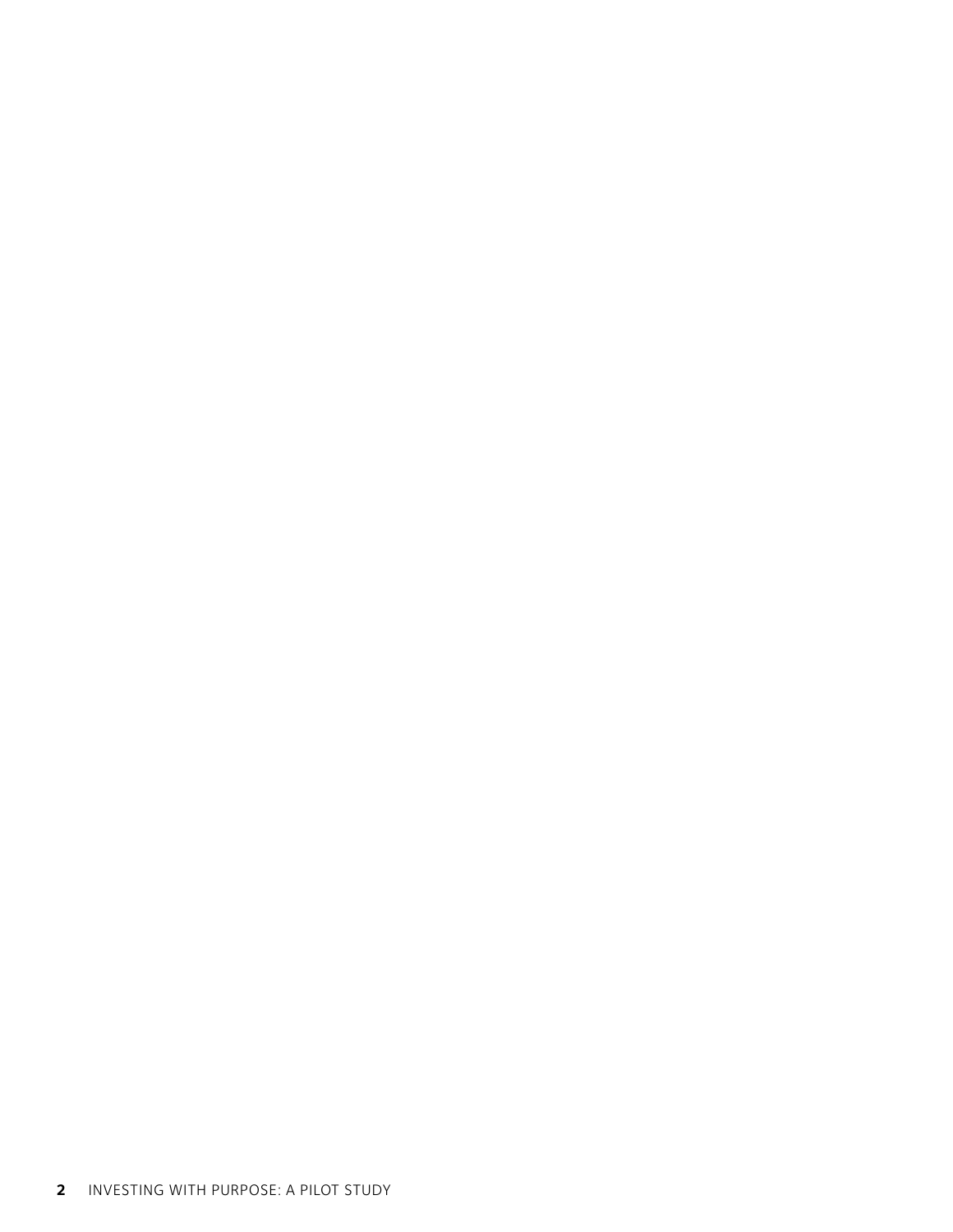### Contents

| <b>Executive Summary</b>                           | 5  |
|----------------------------------------------------|----|
| Context                                            | 6  |
| <b>Six Approaches</b>                              | 8  |
| Direct Investments                                 | 9  |
| Self-Managed Funds                                 | 10 |
| Third-Party Managed Funds                          | 11 |
| Strategic Alliances                                | 12 |
| Incubators and Accelerators                        | 13 |
| Corporate Foundations                              | 14 |
| <b>Qualitative Findings from the Pilot</b>         | 15 |
| <b>Profile of Large Corporate Impact Investors</b> | 16 |
| <b>Taking Action</b>                               | 18 |
| Appendix                                           | 20 |

Download additional copies at **<http://cecp.co>**. When referencing findings from this report, please list the source as "CECP, 2016". © CECP

### **The Study**

CECP set out to uncover the type and depth of examples active among large companies that are investing capital with socially and/or environmentally driven intentions, particularly those outside the financial industry.

#### **The Viewpoint**

This pilot study seeks to equip the professionals at the companies within CECP's coalition. It provides companies with practical insights to on-ramp investments as a new approach within their societal engagement strategies.

#### **The Takeaway**

Cases of six approaches exhibit the types of investments large companies are leveraging for impact. While these activities are the exception and not the norm across industries outside of Finance, there is tremendous growth potential. A third of large companies report they are at least "somewhat" active with impact investing.

**Note:** *The term "CSR" (Corporate Social Responsibility) used in this paper refers to the function that focuses on societal engagement, giving, employee programs, and may include diversity and inclusion as well as other environmental efforts. It is noted that companies' individual structures and terminologies vary.*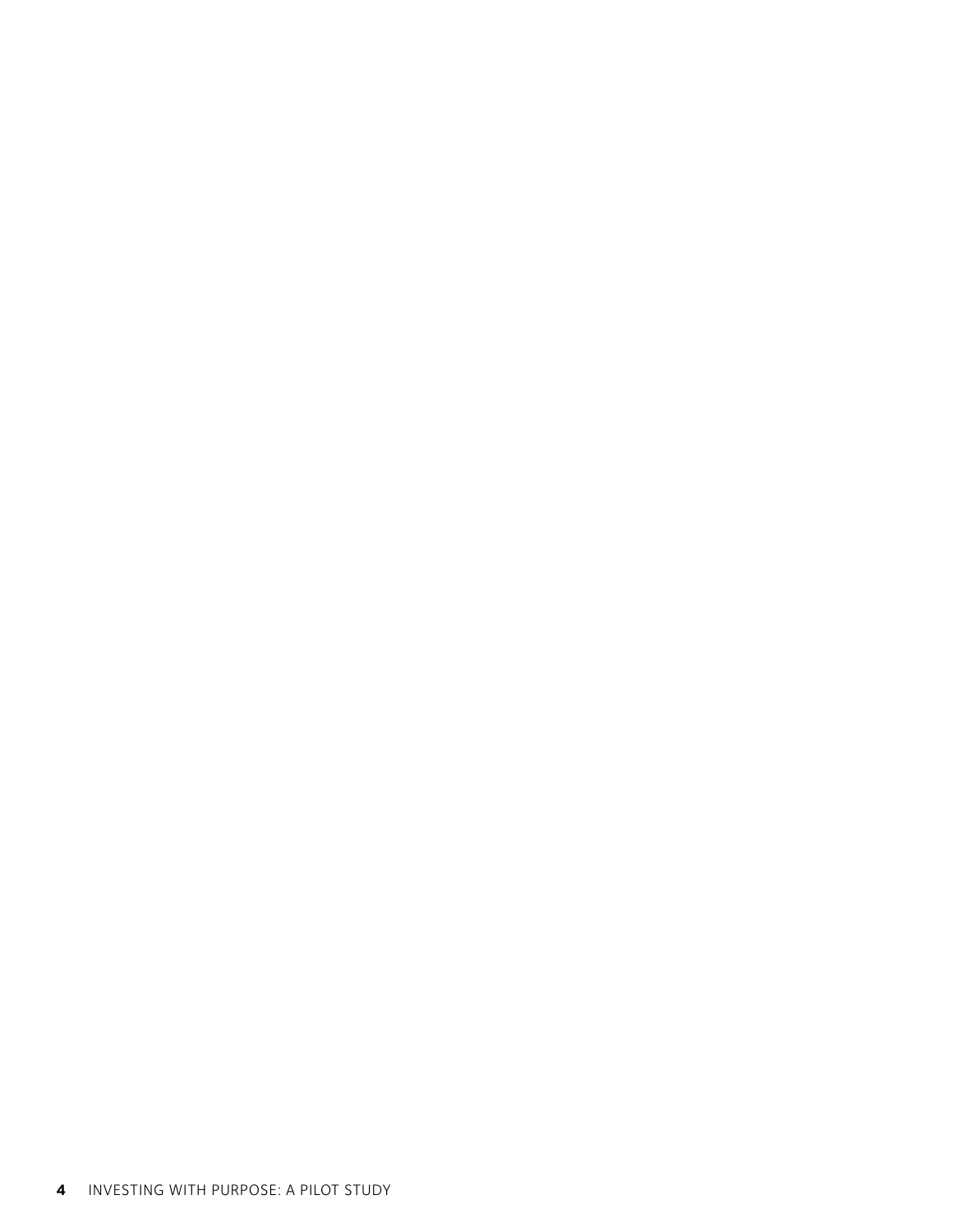### <span id="page-4-0"></span>Executive Summary

**Corporate societal engagement professionals** push themselves to find new ways to tackle societal and environmental problems, while also producing strong profits. CECP data show that corporate societal engagement continues to provide significant support to communities, but the complexity of societal issues has made companies eager to accelerate progress by innovating strategies that provide social/ environmental and financial return at the same time.

This pilot study explores the practice of companies investing capital and in-kind resources to a social enterprise with the expectation of financial, social, and strategic returns. While this practice, referred to in this paper as "impact investing" or "Investing with Purpose," is commonly discussed and explored in research and conferences, the extent of its actual use among large corporations outside the financial sector has not been well understood.

Together with Prudential Financial Inc., CECP sought to uncover the types and depth of large companies using investments to advance social and business goals, particularly those outside the financial sector.

To consider the types of impact investing, the study covers six approaches. CECP provides informative cases to help map a clearer pathway for each of the six. The three approaches observed in this study that have the greatest potential for impact at scale are direct investments, corporate venture capital (CVC) self-managed funds, and investments in third party funds.

In terms of the depth, findings show that impact investing approaches remain the exception rather than the norm among large corporations. Analysis of CECP's company-reported dataset show that one-third of companies report being somewhat or highly active in impact investing. These companies are typically larger in terms of size of the company as well as the scale of their societal engagements. At some companies, cross-over use of the term "invest" with philanthropic efforts has resulted in some confusion and staff time has been dedicated to exploration although investments have not yet been made.

Companies investing capital with socially driven goals have successfully aligned business and social objectives for the strategy, and have aligned the required people and budgets for the execution. First steps to action in this area could include: scheduling a discussion during the annual strategic planning process, seeking out information about the social enterprise field, or exploring collaborations both between internal departments as well as external partners.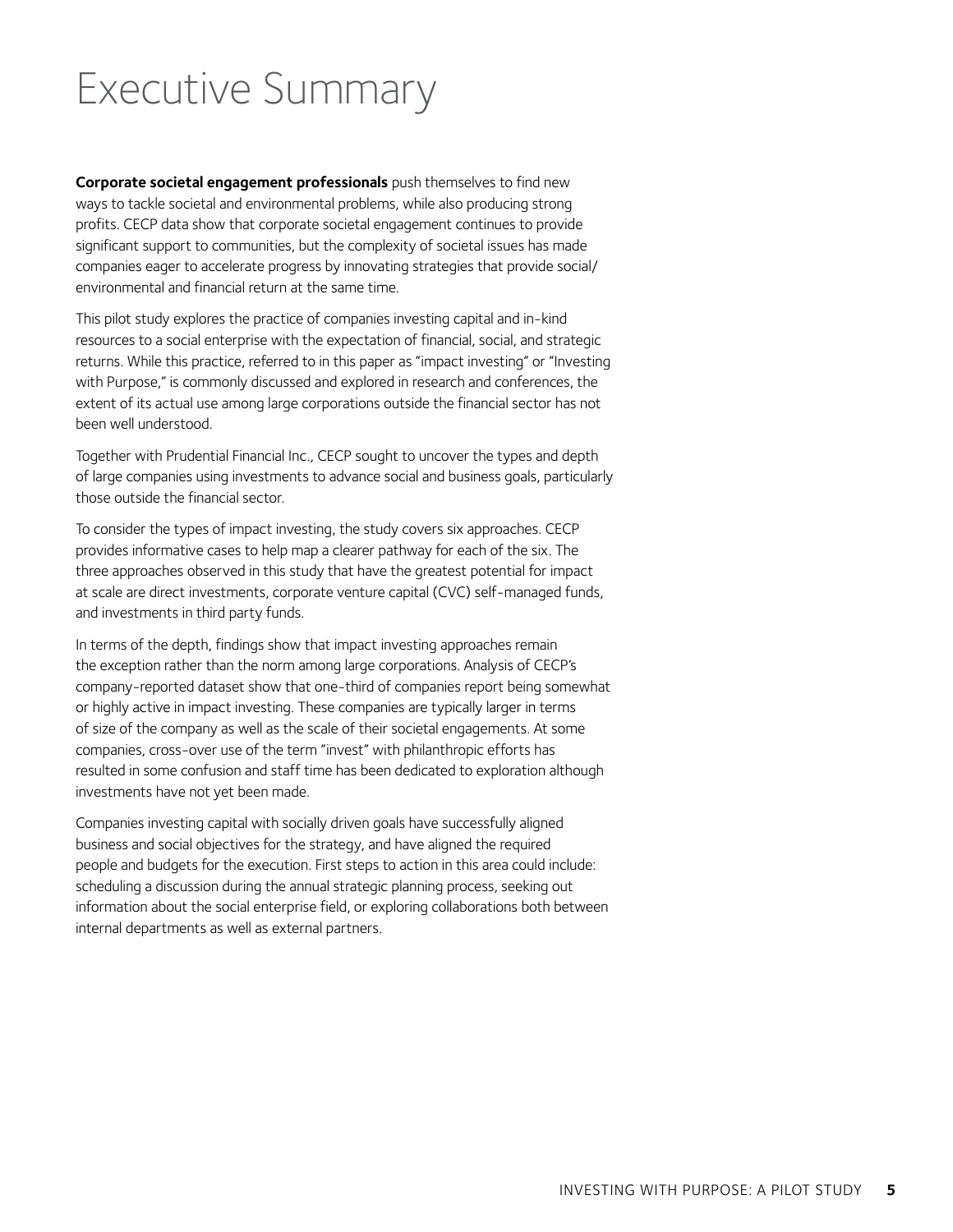### <span id="page-5-0"></span>Context

CECP's coalition of leading global companies includes those who are venturing into new areas of activity within their societal engagement. CECP seeks to inform and equip those companies inquiring about impact investing practices. CECP also seeks to advance the movement of all large companies who consider societal engagement as an essential measure of business performance.

#### **CORPORATE SOCIETAL ENGAGEMENT DRIVES FOR NEW TOOLS**

In CECP's research, the top quartile of companies spend US\$47.9 million per year, including corporate cash, foundation cash, and non-cash (in-kind) contributions to make up their total giving. However, total giving amounts by large firms have only witnessed moderate rise in recent years.<sup>1</sup> In conjunction, CECP regularly hears from its network that there is greater drive among corporate societal engagement professionals to leverage their knowledge and expertise and integrate socially-driven approaches in other departments. In a poll of over 200 CSR professionals, CECP heard that 90% of them are aware of examples of "good beyond giving" in the field.

Impact investing represents the opportunity to complement traditional philanthropic investments and tap into additional corporate resources. Responding to growing interest in this topic, CECP has held panel discussions on "impact investing" at its annual CECP Summit every year since 2012. Included were sessions entitled, 'Impact Investing: Opportunities for Corporate Philanthropy', 'Social Impact through Social Enterprise', and 'Redefining Returns: The Impact of an Emerging Investment Model'. Continued interest

in the topic motivated CECP, with support from Prudential, to dig deeper.

#### **IMPACT INVESTING FIELD**

A growing number of investors (fund managers, portfolio managers, etc.) are expressing a desire to "do good while doing well". These are impact investors, who seek opportunities for financial investments that produce significant social or environmental benefits. Investment in such strategies is still small in absolute terms, but is on the rise and has enormous potential – considering the volume of unmet societal needs, the scale of critical environmental issues and the availability of resources that could be invested (according to a recent article by the *New York Times*, US\$1.9 trillion of liquid assets exists on US corporate balance sheets).<sup>2</sup>

#### **THE CONVERGENCE OF CSR AND IMPACT INVESTING**

CECP has championed and is now witnessing an elevation of the role of the corporate societal engagement professional. With benefits to brand, human capital, and innovation more proven, the activities of corporate societal engagement professionals have become more closely tied with business strategy. To achieve results in this environment of rising expectations, Investments with Purpose are a pathway to accessing new budgets, leveraging internal skills, and increasing capacity to respond to business needs with sociallydriven goals.

This inquiry examines how large companies are incorporating sociallydriven investing into their social engagement strategies through data gathered from 15 respondent companies and secondary research. Successful examples of pioneering

corporations show that integrating social strategies into corporate strategy can be good business, but there are many challenges to taking action.

The findings in this paper present representative cases, demonstrating how companies can use their corporate budgets alongside innovative corporate development tools to achieve social, environmental, strategic and financial return. $3$  The findings have a bias towards action over theories. The research objective aims to summarize known activities to build an on-ramp for motivated and innovative future Investing with Purpose champions to build pathways to action inside their companies.

#### **DEFINING IMPACT INVESTING**

Impact investing is investing with the intention of achieving financial returns and positive economic, social, or environmental impact that is measurable. While philanthropic activities are often called investments because of the social outcomes expected, impact investing is distinct from grantmaking because investors expect their money back with a return, although they may be willing to sacrifice maximum returns in favor of achieving quantifiable social results. Simply put, impact investing is about using traditional debt and equity instruments to pursue investments which represent both financial return potential and the intention to change their communities and the world for the better.<sup>[4](#page-21-0)</sup>

Although relatively new, impact investing is quickly gaining favor with investors. The size of the global impact investing market is approximately US\$60 bn, but is projected to grow to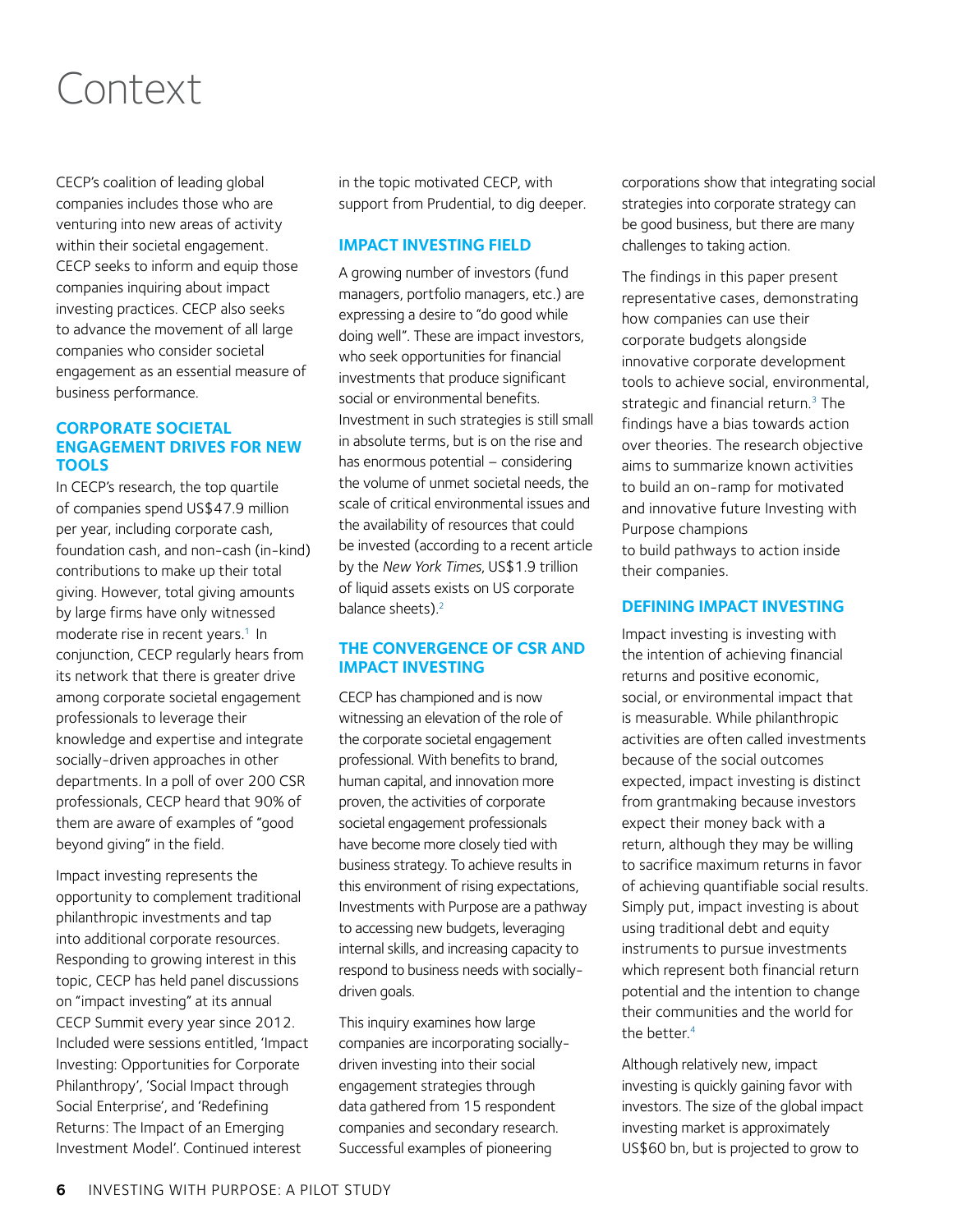#### **THE INVESTMENT SPECTRUM**

 **SOCIAL 7\_\_\_\_\_\_\_\_\_\_\_\_\_\_\_\_\_\_\_\_\_\_\_\_\_\_\_\_\_\_\_\_\_\_\_\_\_\_\_\_\_\_\_\_\_\_\_\_\_\_3 FINANCIAL**

| Philanthropy                       | <b>Venture</b><br>Philanthropy    | Program<br><b>Related</b><br><b>Investment</b> | Impact<br><b>Investing</b>          | <b>Sustainable</b><br><b>Investing</b>           | <b>Socially</b><br><b>Responsible</b><br><b>Investing</b> | <b>Traditional</b><br><b>Investments</b> |
|------------------------------------|-----------------------------------|------------------------------------------------|-------------------------------------|--------------------------------------------------|-----------------------------------------------------------|------------------------------------------|
| Pure charitable<br>giving with no  | Donations used<br>as seed capital | Loans or equity<br><i>investments</i>          | <b>Investments</b><br>in companies, | <i><u><b>Investments</b></u></i><br>in companies | Negatively<br>screened                                    | Investments in<br>financial assets       |
| expectation of<br>financial return | for catalytic<br>effect with      | focused on<br>preservation                     | organizations,<br>and funds         | that integrate<br>environmental,                 | investment<br>portfolios                                  | for maximum<br>risk-adjusted             |
|                                    | expectation<br>of operational     | of capital or<br>below-market                  | to produce<br>social and            | social and<br>corporate                          | that exclude<br>companies                                 | financial returns                        |
|                                    | sustainability<br>over time       | returns in<br>exchange                         | environmental<br>impact             | qovernance<br>practices into                     | or industries<br>deemed                                   |                                          |
|                                    | through earned<br>income models   | for social or<br>environmental                 | alongside<br>financial returns      | long term<br>strategy                            | "harmful"                                                 |                                          |
|                                    |                                   | performance                                    |                                     |                                                  |                                                           |                                          |

US\$2 trillion in 2025.<sup>5</sup> The two biggest roadblocks to achieving this growth are the "lack of appropriate capital across the risk-return spectrum" and the "shortage of high-quality investment opportunities with track record".<sup>6</sup> CECP's findings suggest large corporations are well suited to address both of these limiting factors, while also adding longterm value.

Impact investing is distinct from Socially Responsible Investing (SRI); the latter is more closely associated with seeking out socially conscious "green" or ethical investment strategies by avoiding morally questionable businesses – a negative screen. Instead, impact investing can be seen as a positive screen as it intentionally seeks investments that produce a positive social/environmental return. See the figure<sup>[7](#page-21-0)</sup> above to illustrate the spectrum.

Impact investments can be made into social enterprises in both emerging and developed markets, and target a range of returns from below market to market rate.<sup>8</sup> Large multi-national corporations have the assets and oftentimes the employees required to take on both methods.

Corporate impact investments can be deployed across asset classes into equity investments or loans to fund managers or companies, as well as real assets. Real assets include investments into agricultural land and real estate (commercial and residential). Investments in the built environment (i.e. investment in physical buildings) are those that generate place-based or people-based impact, including: the creation of housing for underserved populations, the inclusive revitalization of an economically stagnant community, and the construction or retrofitting of energy efficient buildings.

Prudential Financial, Inc. leverages its deep roots in its hometown of Newark, NJ to invest in real assets that improve the lives of families in urban communities throughout the U.S. Prudential targets investments in affordable housing, urban transformation, and environmental sustainability. An example is the Habitat for Humanity FlexCap bond that Prudential helped originate. FlexCap bonds provide needed liquidity to the local Habitat for Humanity affiliates and to date has raised US\$156 million for more than 280 affiliates. Prudential is the largest investor in the program and has committed more than US\$32 million to date.

Companies also have the option to eventually absorb inclusive businesses to boost their growth prospects.<sup>[9](#page-21-0)</sup> Companies and social enterprises benefit from corporate impact investing in numerous ways.

#### **Company Benefits:**

- Access to market insights and disruptive models
- Footholds in different markets and brand name recognition
- Access to talent
- New distribution channels

#### **Social Enterprise Benefits:**

- Financial capital
- Managerial, business or technical expertise
- Increased scalability
- Introductions and access to additional funders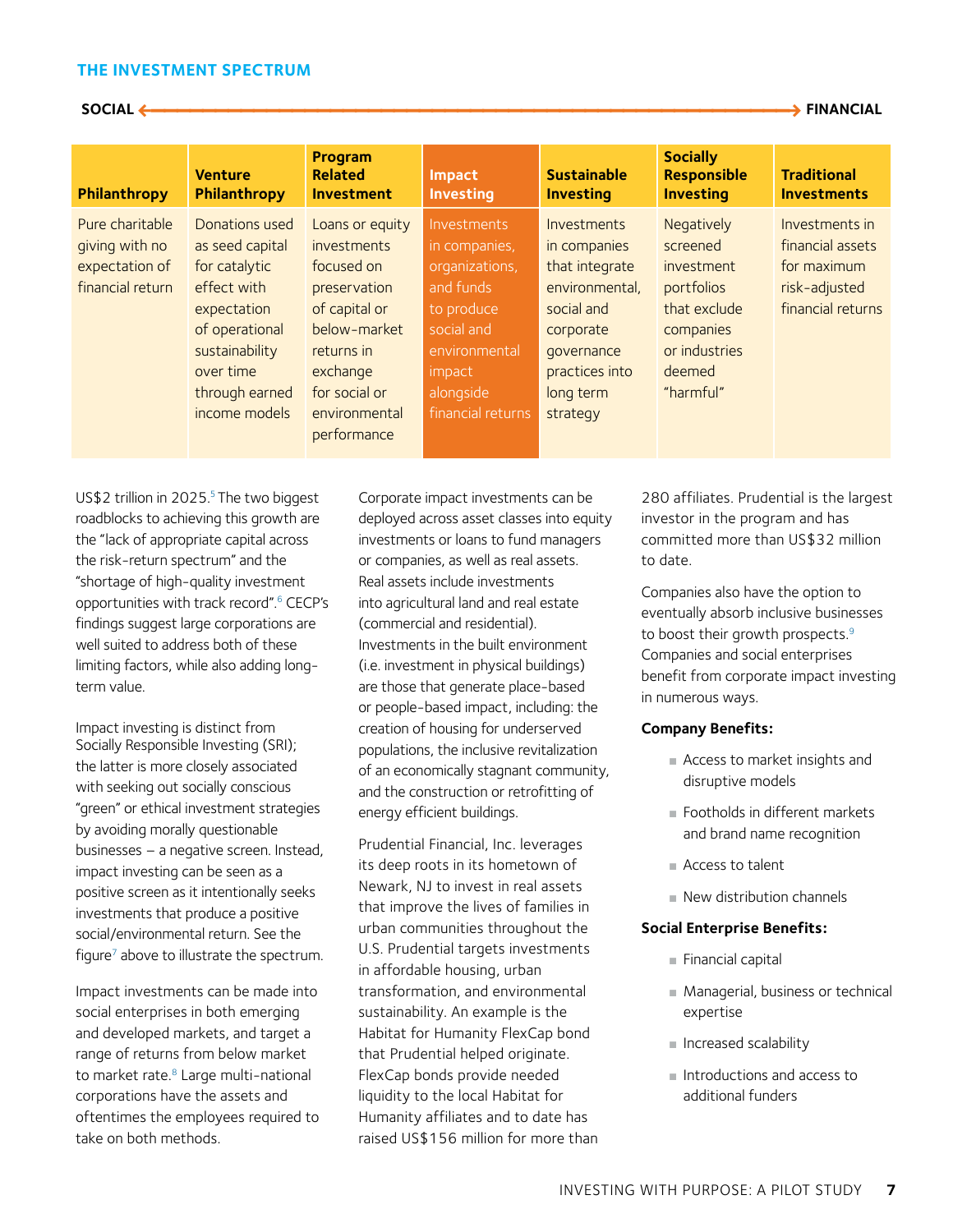### <span id="page-7-0"></span>Six Approaches

The six approaches covered in this section share details on the most common types of Investing with Purpose CECP found among large companies. Large companies with robust socially-driven investment portfolios are the exception, not the norm, within the sector. CECP believes these practices have strong growth potential as companies with cash on their balance sheet seek innovative methods to affect change on social issues.

#### **APPROACH ONE: DIRECT INVESTMENTS**

- Corporate acquires (or merges with) a social enterprise
- How it works: Acme Co. Merchandising team invests to own 35% of Organic B Corp
- [See page](#page-8-0) 9

#### **APPROACH TWO: SELF-MANAGED FUNDS**

- Entity created inside the corporation that invests in business and social enterprises
- How it works: Acme Co. Corporate Venture Capital fund invests US\$15 million in STEM education technology company
- [See page 1](#page-9-0)0

#### **APPROACH THREE: THIRD-PARTY FUNDS**

- Corporate funds transferred to a fund which then deploys money to social enterprises
- How it works: Acme Co. CSR team, in partnership with Finance Dept., invests US\$8 million in XYZ Capital Corp that funds network of health clinics in remote locations
- [See page 1](#page-10-0)1

#### **APPROACH FOUR: STRATEGIC ALLIANCES**

- Partnerships among Companies to create innovative market-based social benefits
- How it works: Acme Co. partners with ABC Job Placement (social enterprise which addresses chronic unemployment) to solve their hiring pipeline issues
- [See page 1](#page-11-0)2

#### **APPROACH FIVE: INCUBATORS AND ACCELERATORS**

- Companies deploying financial and non-financial assets to spur growth of small social enterprises
- How it works: Acme Incubator allocated US\$100,000 each to arts-cooperatives selling rotating art to senior centers, laundromats, and doctors' offices
- [See page 1](#page-12-0)3

#### **APPROACH SIX: CORPORATE FOUNDATIONS**

- Foundation budget deployed to social enterprise, expected to be paid back
- How it works: Acme Corporate Foundation provides US\$500,000 in a programrelated investment to a non-profit organization's workforce development program
- [See page 1](#page-13-0)4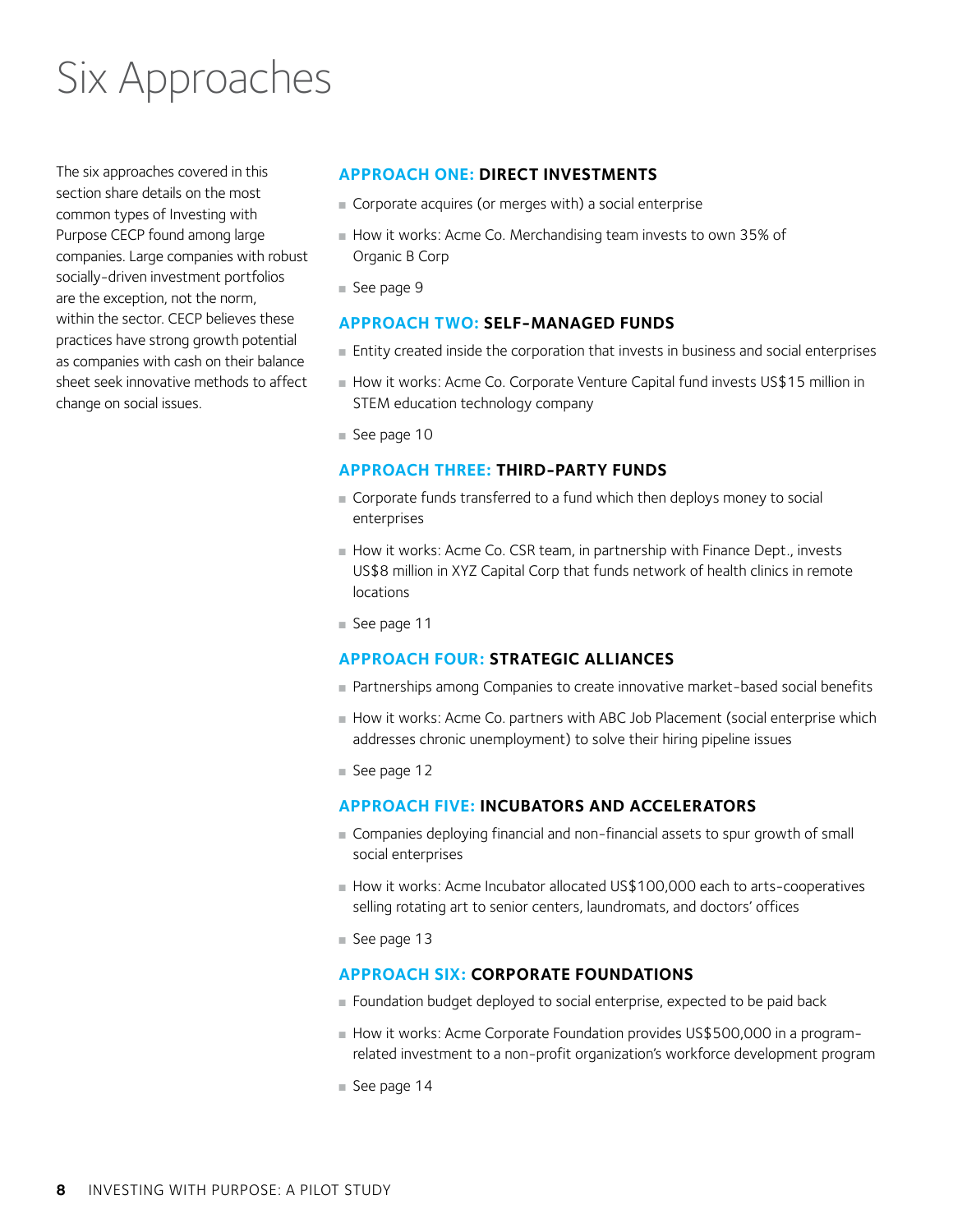#### <span id="page-8-0"></span>**APPROACH ONE: DIRECT INVESTMENTS**

Direct investments provide funds to social enterprises from the corporation's own balance sheet with the investment listed on its annual IRS disclosures. The capital may come from the corporate business unit most closely aligned with the social enterprise. Generally, this is the business unit that will be responsible for extracting strategic returns from the investment. Corporations measure returns through traditional financial metrics as well as by monitoring social impacts.<sup>10</sup> In the quest for innovation, social enterprises can provide access to untapped markets and new approaches to business strategy.

#### **CAMPBELL SOUP ACQUIRES PLUM ORGANICS**

In 2013, Campbell Soup purchased Plum Organics, a B Corp. Founded in 2007, Plum Organics is a leading innovator with the mission of inspiring a lifetime of healthy eating from the very first bite. On August 1, 2013, Plum was amongst the first to reincorporate as a public benefit corporation in the state of Delaware, codifying the company mission into its legal structure.

Plum Organics provides high-quality nutritious foods to children, with a special focus on those who chronically miss meals, while emphasizing environmental sustainability in the production line. Plum identifies the first three years of life as being critical to child development and one 1 of 5 children as being food insecure. This roughly matches the number of children living in families below the poverty line, according to the National Center for Child Poverty.<sup>[11](#page-21-0)</sup> "As a mission-based company, Plum fundamentally believes that purpose and profit go hand in hand. B Corp certification allows us to hold ourselves to a higher standard, to demonstrate our values externally, and to be a part of a movement redefining the economy as a tool for positive social and environmental change.["12](#page-21-0)

Campbell Soup is well recognized for its corporate social responsibility (CSR) and sustainability programs, including its Healthy Communities initiative in the company's hometown of Camden, NJ. In Campbell's report on its 2020 Sustainability and Citizenship Goals, the company outlined its main goals of "nourishing" consumers, neighbors, employees and the planet. Since the acquisition of Plum Organics, Campbell Soup has witnessed rising stock prices and Plum has retained its management team and core values, and operates as a standalone business inside of Campbell.

#### **GENERAL MILLS ACQUIRES ANNIE'S**

General Mills acquired Annie's, a B Corp and organic food business, for US\$820 million, in 2014, in a bet on shoppers' continued demand for natural and organic foods.

"Powerful consumer shifts toward products with simple, organic and natural ingredients from companies that share consumers' core values show no signs of letting up," John Foraker, the chief executive of Annie's, said in a statement. "Partnering with a company of General Mills' scale and resources will strengthen our position at the forefront of this trend."13

"Consumers know and trust Annie's purpose-driven culture and authentic brand," Jeff Harmening, the chief operating officer for General Mills' United States retail business, said in a statement. "We believe that combining the Annie's product portfolio and go-to-market capabilities with General Mills' supply chain, sales and marketing resources will accelerate the growth of our organic and natural foods business."

These types of deals could help reduce the cost of organic staples, which would create ripples throughout the agriculture industry. With organics making up only 5 percent of the food market, they have a way to go, but General Mills is not taking things lightly. They've committed to doubling the number of acres of organic they purchase (from 5 million to 10 million) by 2020.<sup>[14](#page-21-0)</sup>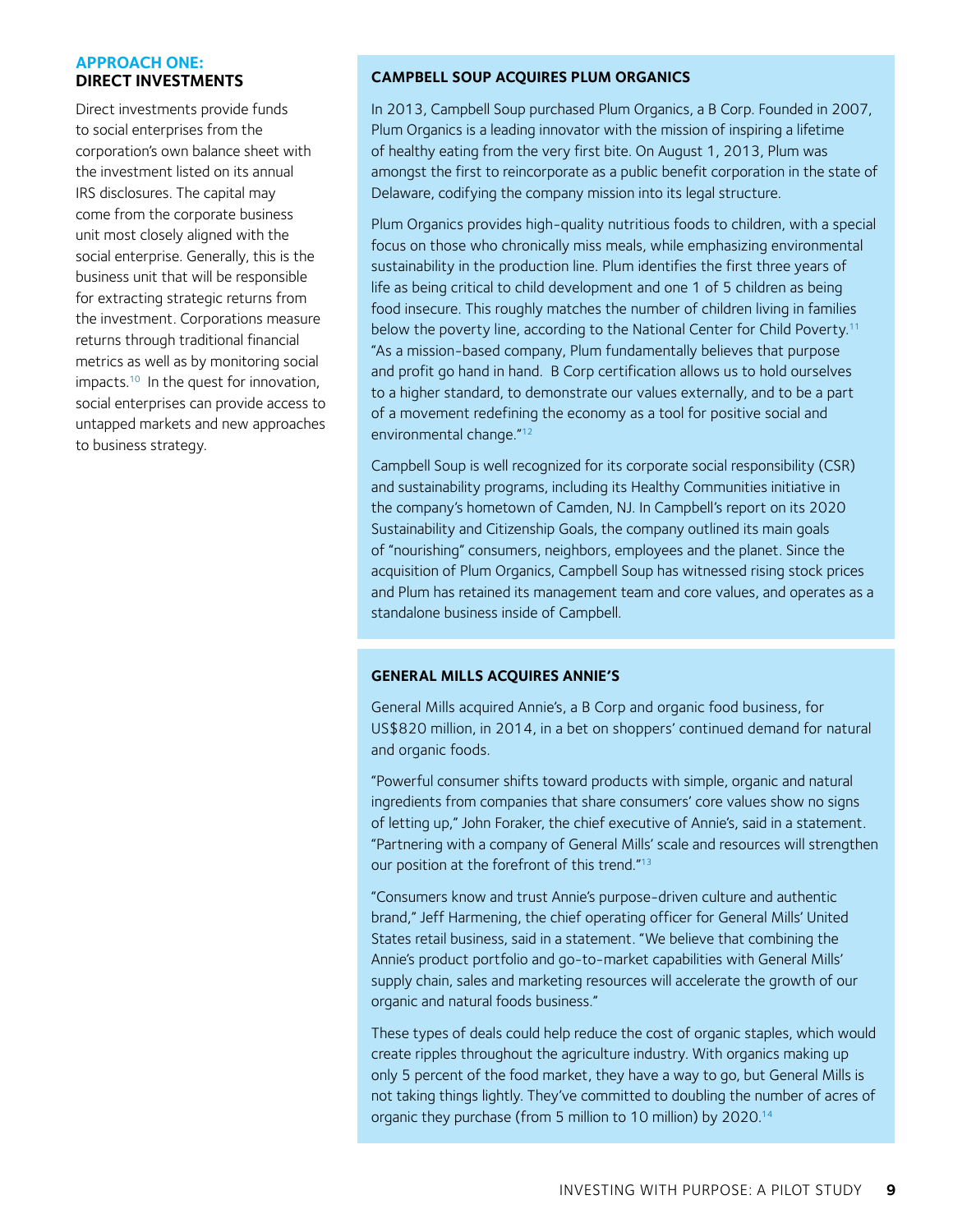#### <span id="page-9-0"></span>**APPROACH TWO: SELF-MANAGED FUNDS**

The most commonly found investing with purpose approach in our study, both from survey respondents as well as in external research, was Corporate Venture Capital (CVC), which fits within the category Self-Managed Funds. In a self-managed fund, the corporation sets up an investment company or creates a captive fund, i.e. a fund funded entirely by the corporation. The corporation exercises control by holding a position on the fund's board, by appointing the fund's management team, or by doing both. The fund or firm may invest in multiple projects that align with its investment strategy and the company's core business. Both internal talent and venture capital expertise may be employed to run the fund.

Nearly half of our survey participants responded that they dedicate funds for corporate venture capital. In the US, in 2014, corporate venture capital investors participated in 656 deals totaling US\$12.31 billion (its highest level since 2000).<sup>[16](#page-21-0)</sup> CVC has also started to take root across a broad range of industries. Industries such as technology and pharmaceutical have long dominated corporate venturing, while industries such as consumer and construction (which for the most part did not engage in corporate venturing activity in earlier decades) are entering the arena[.17 A](#page-21-0)ccording to some estimates, the number of companies with CVC efforts has doubled since 2009 to more than 1,200. Nearly 50% of the Fortune 100 companies and about 20% of the Fortune 500 companies are involved in CVC[.18](#page-21-0)

#### **CISCO VENTURES INVESTS IN HUSK POWER SYSTEMS**

Cisco has one of the most active CVC units in the market and in 2009 made a cleantech sector commitment by investing in Husk Power Systems, a biomass electricity generator for rural households in India.[19](#page-21-0)

Cisco and leading global venture capital firm Draper Fisher Jurvetson (DFJ) launched its first co-sponsored Global Business Plan Competition for university students in 2009. After reviewing the business plans of more than 1,000 unknown start-up companies, Cisco and DFJ awarded a seed round of US\$250,000 to Husk Power Systems Inc., a company that turns rice husks into energy and was already powering 27 small towns in rural India.<sup>[20](#page-21-0)</sup>

"The most amazing thing is that this seed money will probably be enough to generate 10 new power plants," said DFJ founder Tim Draper. "This is something that can help a whole society – and we think it will be a money-maker too."

Cisco judge and vice president of corporate development, Hilton Romanski, said, "Given Cisco's focus on emerging countries and the use of innovative technology to provide enhanced essential services, Cisco's investment in Husk Power Systems is a great way for us to accelerate these themes."<sup>[21](#page-21-0)</sup>

#### **INTEL CAPITAL PARTNERS WITH GRAMEEN TRUST**

Intel Capital and Grameen Trust have invested together to form Grameen Intel Social Business, which aims to provide IT solutions for rural entrepreneurs in sectors including agriculture, education and healthcare — for instance, analytics platforms to improve selection of seeds and fertilizer. Projects like this enable companies to expand to rural markets where otherwise poor infrastructure would be a barrier to entry.<sup>22</sup>

Intel Capital, Intel's global investment organization (CVC unit), makes equity investments in innovative technology start-ups and companies worldwide. Intel Capital invests in a broad range of companies offering hardware, software, and services targeting enterprise, home, mobility, health, consumer Internet, semiconductor manufacturing and cleantech. Since 1991, Intel Capital has invested more than US\$9 billion in over 1,000 companies in 46 countries. In that timeframe, 174 portfolio companies have gone public on various exchanges around the world and 231 were acquired or participated in a merger. In 2008, Intel Capital invested about US\$1.59 billion in 169 investments with approximately 62 percent of funds invested outside North America.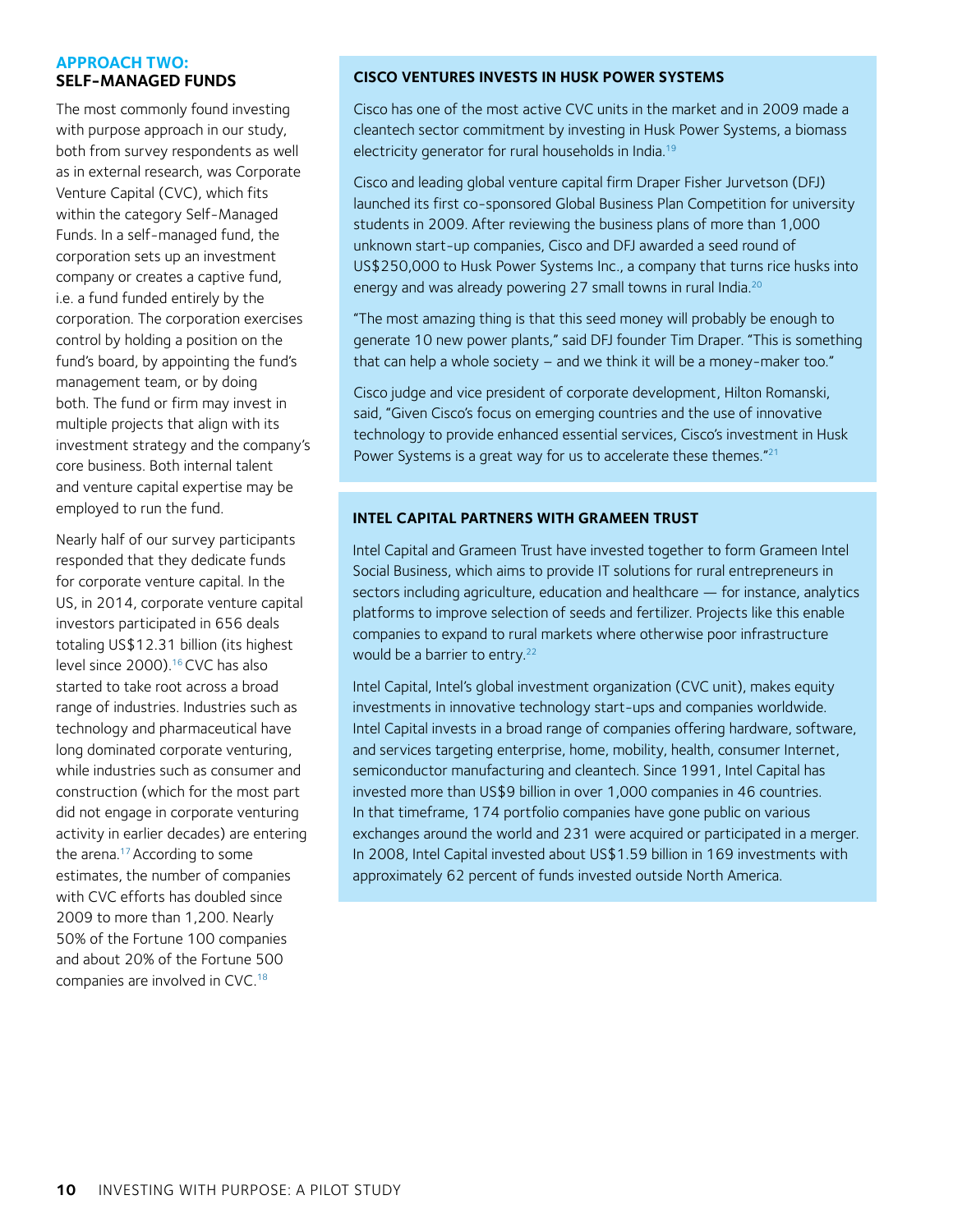#### <span id="page-10-0"></span>**APPROACH THREE: THIRD-PARTY FUNDS**

Corporations can also invest corporate capital through third-party funds such as syndicates (temporary financial services group to handle a large transaction) or funds with companies as limited partners.<sup>23</sup> In most thirdparty funds, a general partner seeks investment capital with limited partner investors that support the fund's investment strategy. Therefore, the corporation is one of several investors in the limited partnership. General partners in the third-party fund make final investment decisions although the corporation may exert some authority, depending on the investment strategy of the fund, the governance structures, and whether or not the company initiated the fund.

#### **3M PROGRAM RELATED INVESTMENT INTO CLOSED LOOP FUND**

Since 2014, 3M has invested US\$2 million into the Closed Loop Fund, as a program related investment (PRI). The Closed Loop Fund is a consortium of major corporations that have created a US\$100 million fund aimed at improving recycling in municipalities. The US\$5 million PRI commitment 3M has made is payable over four years.

Closed Loop Fund uses corporate investments to provide 0% interest loans to municipalities and below market rate investments to private companies to develop local recycling infrastructure. The goal is to boost recycling rates across the country in order to increase efficiency, reduce environmental impact, and divert waste back into the supply chain. The current estimate is that less than 50% of current households have access to recycling.

In most cases, investments are expected to come from a company's treasury or a business unit. When the funds come from a company foundation, the structure allows for PRIs, which are investments made by foundations to address social and environmental challenges. Unlike grants, PRIs can be invested in both non-profit and for-profit enterprises and investments are expected to be repaid, with below market rate of return.

The return on the investment will be multi-dimensional. First, shoppers will have the choice to choose brands that make a publicized effort to recycle their packaging. Second, there will be an increase in the volume of recyclable packaging by having a more consistent pipeline of recycled content. And third, there will be a reduction in the environmental collective footprint of participating companies and our shoppers.<sup>24</sup>

#### **UNILEVER INVESTS ALONGSIDE ACUMEN**

Acumen and Unilever announced in December 2015 that they will invest nearly US\$800,000 to enable BURN Manufacturing to bring their new low-cost, energy-efficient, wood-burning cook stove, the Kuniokoa™, to smallholder and plantation workers in tea estates in Kenya and Tanzania.

Paul Polman, CEO of Unilever said, "By 2020 Unilever wants to have a positive impact on the lives of 5.5 million people across our entire supply chain. This first investment into BURN´s newly developed wood burning stove contributes to this target, helping to improve the livelihoods of smallholders, particularly women. This innovative stove reduces women´s exposure to cooking smoke and helps them to save time and money on fuel collection. Considering that women reinvest 90 percent of their income into their families this will have a ripple effect creating a brighter future for entire farmer communities.["25](#page-21-0)

This is the first investment of the Enhancing Livelihoods Investment Initiative (ELII), a partnership between Unilever, Acumen and the Clinton Giustra Enterprise Partnership (CGEP), which aims to improve the livelihoods of smallholder farmers and their communities in Africa, South Asia, Latin America, and the Caribbean. The investment will allow BURN Manufacturing to provide cleaner and more efficient wood-burning stoves to rural communities.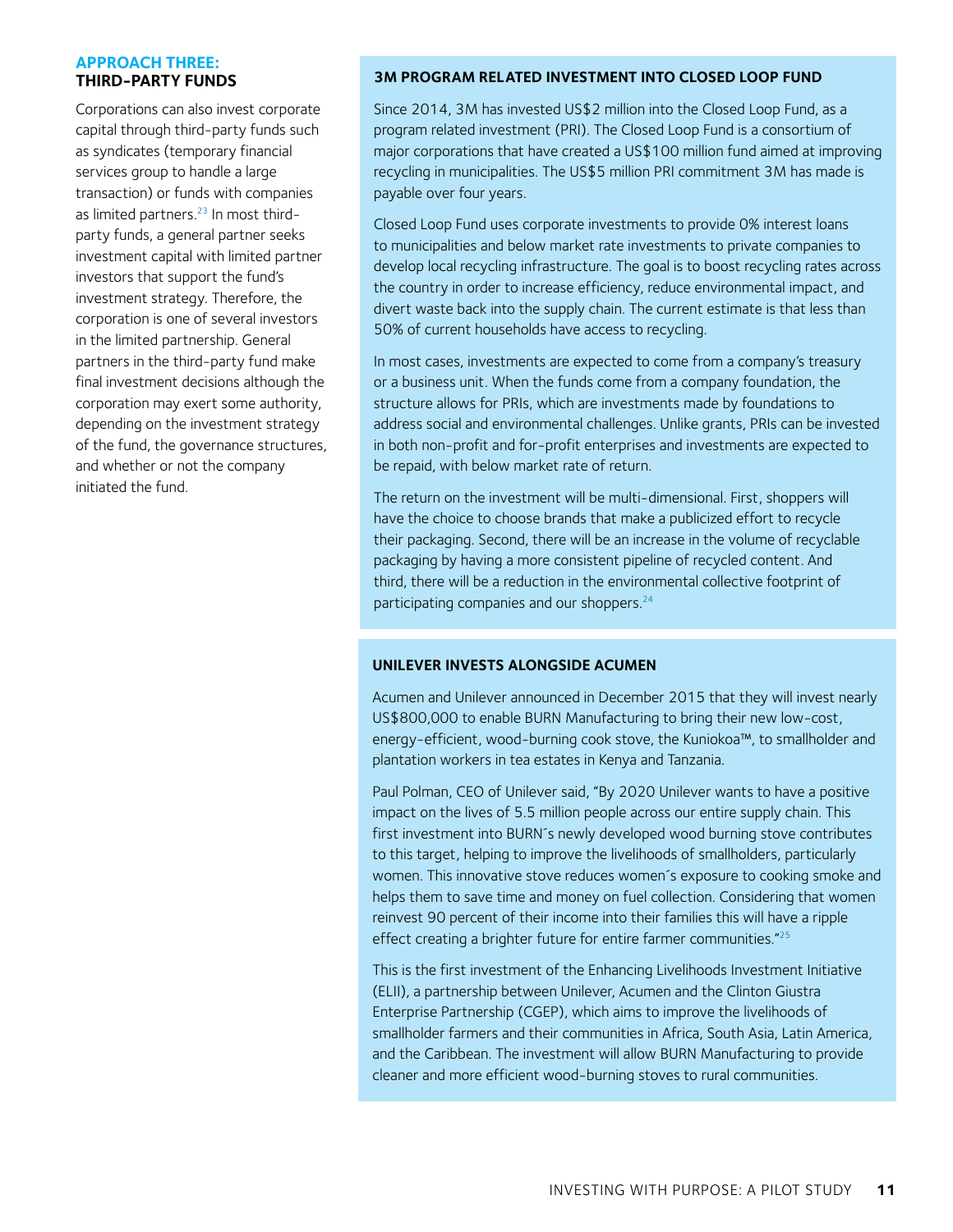#### <span id="page-11-0"></span>**APPROACH FOUR: STRATEGIC ALLIANCES**

Strategic alliances include both strategic non-financial partnerships and joint ventures with social enterprises. These alliances can generate income, lower production and/or distribution costs, assist with product development and create innovative market-based social benefits. Some alliances may involve extending firms' supply chains; others may provide corporations with unique market insights.[26](#page-21-0)

#### **ROSHAN AND VODAFONE PARTNERSHIP FOR M-PESA**

Roshan is Afghanistan's largest telecommunications provider. Roshan is also a B Corp,<sup>27</sup> whose mission is to invest in commercial entities but must have both social and economic returns.

In 2006, Roshan launched a mobile money transfer service in Afghanistan. The company agreed to engage in a profit share model for the provision of service and initially used Vodafone's award winning platform that was built for the launch of the successful M-PESA service by Safaricom in Kenya in 2007.<sup>28</sup> In Afghanistan, the product was locally renamed as M-Paisa where "M" stands for mobile and "Paisa" denotes cash in the local languages, Dari and Pashto. The platform was later moved to another provider that could deliver customized services in the specific languages.

In order to mitigate risk in this new line of business for Roshan, the company registered a holding company known as Mobile Service Development Afghanistan and this holding company acts as a trustee of the funds held in the M-Paisa system.

Using a fast, easy, and secure wireless technology M-Paisa is a proven system that provides access to financial services for the under-served, allowing earnings to be remitted through mobile money and allowing the unbanked to transfer cash. M-Paisa provides much needed services to a range of people across the nation with reduced costs for both banks and customers.

"The metrics prove that impact investing works. As the largest communications provider in Afghanistan, Roshan generates 6 percent of the country's GDP. With the rise of impact investing in emerging markets, a model that was once considered audacious is beginning to catch on.["29](#page-21-0)

#### **COCA-COLA AND SOLARKIOSK**

In 2014, The Coca-Cola Company began a partnership with the company SOLARKIOSK to help further develop its EKOCENTER project, which was created to bring sustainable development to underserved communities. SOLARKIOSK uses a franchise model to allow a local entrepreneur the chance to be the operator and build a small business. The operator could employ up to four people. EKOCENTERs can provide solar power, safe drinking water, mobile connectivity, sale of consumer goods and a variety of services to communities. By providing underserved communities with basic goods and services in an economically self-sustaining model, EKOCENTERs act as a catalyst for community growth.

This strategic venturing partnership enhances Coca-Cola's market presence by building strong community ties and last-mile distribution, while Solarkiosk benefits from the rapid scale of its business model. To date, there are over 100 EKOCENTERs located throughout Africa and Asia.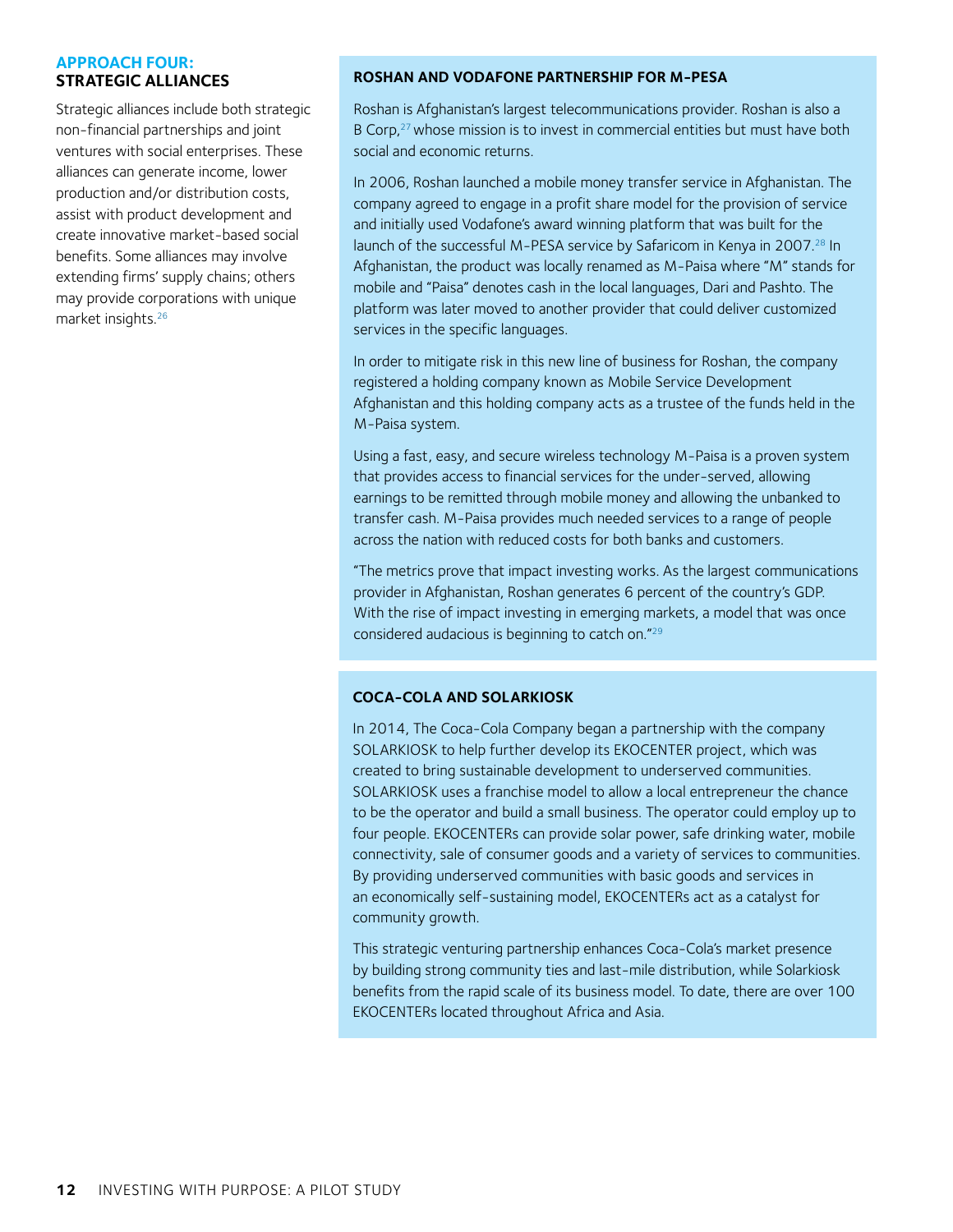#### <span id="page-12-0"></span>**APPROACH FIVE: ACCELERATORS AND INCUBATORS**

Accelerators and incubators are agreements between corporations and social enterprises to embark on specific projects to realize financial, strategic, and social returns. Joint ventures are aligned with the corporate's core business and have the potential to produce innovations that can be absorbed into the firm's operations. The parties share expenses, revenues and assets with the joint venture lasting for a pre-determined period.<sup>30</sup>

Incubators support people or teams with ideas to gain access to the mentorship and space needed to grow at their own pace. Corporate incubators often do not have set timeframes for their support. The Barclays Eagle Labs provide space, 3D printers and labs to grow and innovate small businesses<sup>31</sup>

Accelerators, in contrast, enable rapid screening of a large number of start-ups focused on a particular technology or region. The start-ups invited to participate in the accelerator are usually on the verge of launching revenue-generating activities, and the corporate sponsor promotes their development by granting them access to office space, technical support, high-quality mentoring, networks of other start-ups, and funding sources. Some companies will take a small equity stakes (5 percent or less) to lock in access to an especially promising venture.<sup>[3](#page-21-0)2</sup>

The number of incubators and accelerators providing tailored support to social enterprises continues to grow.[3](#page-21-0)3 Currently, three out of four accelerators rely on philanthropy to survive, and around half of all accelerator budgets are funded through grants.

#### **AT&T ED-TECH ACCELERATOR**

As part of its Aspire program, AT&T is running a business accelerator, which works with organizations that use technology to help students succeed, strengthen schools and communities, or prepare learners for employment. AT&T has launched the AT&T Aspire Accelerator to provide financial, mentoring and business support for education startups and nonprofits. The Accelerator funds come from the company's US\$350 million education initiative. The Accelerator is a new approach building on AT&T's education initiative that has in the past supported Udacity and Khan Academy.<sup>34</sup>

The six-month Accelerator program is headquartered in San Francisco but participants do not have to relocate. The program consists of four in-person sessions; participants meet remotely with an "Accelerator Entrepreneur in Residence" once a week and have access to AT&T's network of mentors and Aspire partners.

The program is open to any minimally viable product with potential to scale and improve education outcomes; special preference is given for tools that focus on helping at-risk students. Companies receive a US\$100,000 investment in exchange for up to 5 percent of equity. They also get an additional US\$25,000 to cover operating expenses. Nonprofit participants receive the same amount, provided in the form of a general contribution, as long as they regularly submit impact measurements.<sup>35</sup>

#### **PwC FOUNDATION**

PwC Foundation provides support to the Points of Light's Civic Accelerator, a startup boot camp and investment fund that focuses on civic ventures for-profits & nonprofits. Seed investments are made (US\$50,000 each) for two of the most promising solutions in each cohort.

With support also coming from the Starbucks Foundation and GE Foundation, the accelerator assists ventures that use innovative methods and platforms to mobilize people to address social issues in areas including education, environment, economy and technology-for-good. The platforms are diverse and include models driven by storytelling and cloud-based, tech platforms. Others seek to empower communities through crowdsourcing investments for small businesses and unique STEM education models.

PwC is one of the biggest funders of the Points of Light Accelerator, having provided grants in excess of US\$2 million to date. Started with a three-year grant, in 2012, PwC believes strongly in earned revenue, and helping social enterprise grow.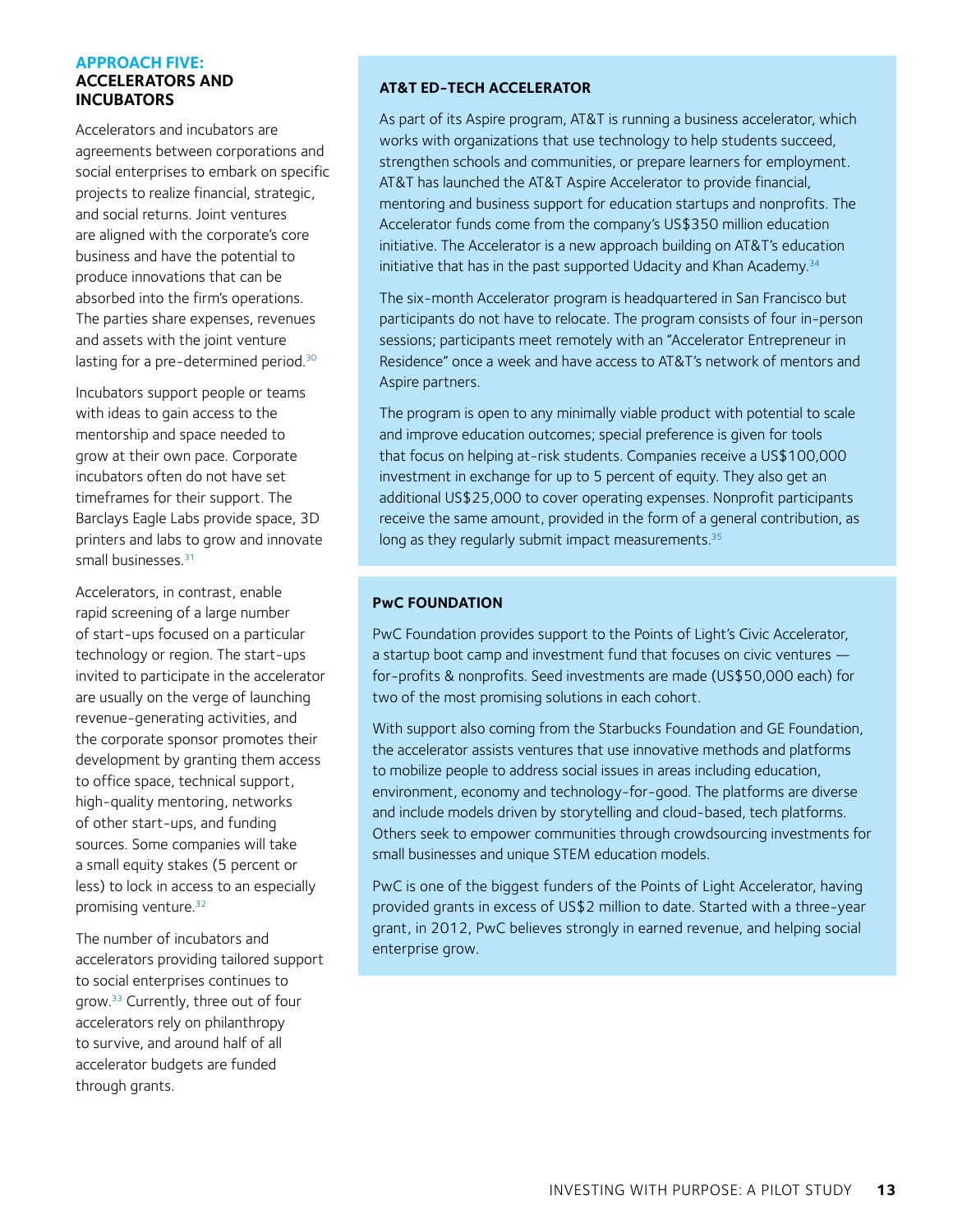#### <span id="page-13-0"></span>**APPROACH SIX: CORPORATE FOUNDATIONS**

Access to capital remains a major problem in many places around the world and Corporate Foundations are well placed to help solve this by integrating impact investments as a key component of their portfolios, and benefit by the ability to re-invest returns from the sustainable social investments.

Mission-related investments (MRIs) and program-related investments (PRIs) differ from other forms of philanthropic investment because they are designed both to achieve a measurable social impact and to provide a financial return that can then be reinvested into other charitable pursuits.[3](#page-21-0)6 PRIs as an investment class may include low-interest loans (often in the form of bridge loans), loan guarantees, real estate or equity investments.<sup>37</sup>

To qualify as a PRI the recipient's activities must significantly advance the foundation's charitable purpose and monetary gain cannot be the prime motivator behind the investment.

The Ford Foundation was an early adopter of PRIs, and currently holds US\$280 million in such investments. Family, community and private foundations have primarily utilized PRIs, with less frequent adoption among corporations. Outside of financial companies, only one respondent mentioned a PRI. The corporations that do participate are primarily from the financial services industry, primarily banks and insurance companies.

Some corporations in Europe are taking very strategic approaches to their corporate foundations, aligning them with the core business. They use the foundations to invest in creating long-term value and pilot ideas that take much longer to develop and/or are riskier than what the company is willing to take. This strategy allows companies to take a long-term approach towards an innovation field without the short-term profit maximization pressure of the core business.[38](#page-21-0)

#### **PRUDENTIAL FINANCIAL INC., PROGRAM RELATED INVESTMENT**

In 2015, The Prudential Foundation made a commitment to invest \$5 million, as a Program Related Investment (PRI), in the Opportunity Finance Network.<sup>39</sup> The loan, expected to be repaid over a period of 5 years, aims to support grass-roots innovation in consumer finance through community loan funds, credit unions, and banks.

The \$5 million PRI will provide additional loan capital to community development financial institutions (CDFIs), that are recipients of the NEXT Awards for Opportunity Finance.<sup>40</sup> Winning CDFIs that have received support from The Prudential Foundation include the Lower East Side People's Federal Credit Union (New York, NY)<sup>41</sup> and the Appalachian Community Federal Credit Union (Gray, TN).<sup>42</sup> The NEXT Awards aim to transform how the underbanked and unbanked in rural, urban, and immigrant communities access capital.

By financing community businesses—small businesses, microenterprises, nonprofit organizations, commercial real estate, and affordable housing— CDFIs spark job growth and retention in hard-to serve markets across the nation. The Opportunity Finance Network (OFN) is the leading national network of CDFIs investing in opportunities that benefit low-income, low-wealth, and other disinvested communities in the U.S.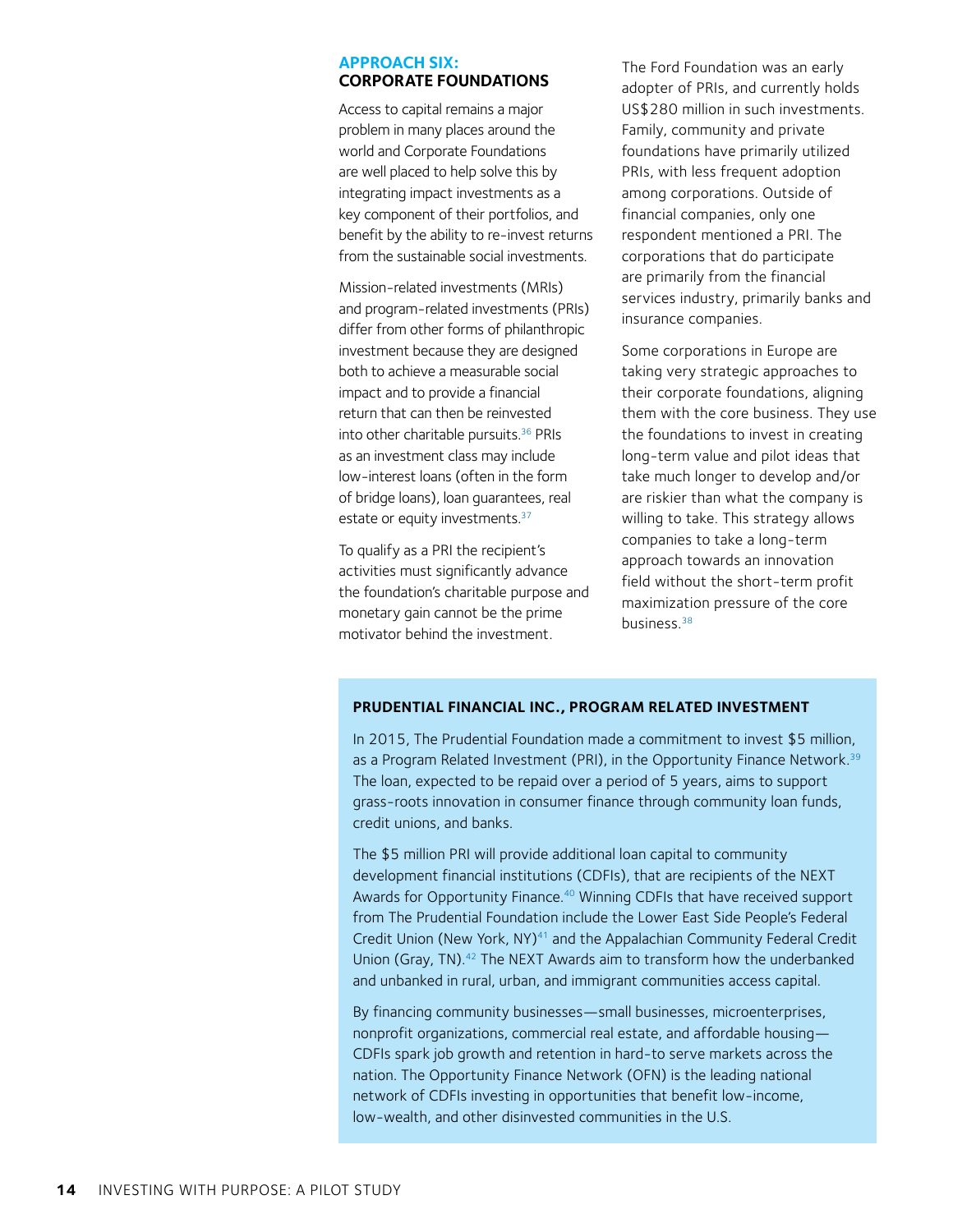### <span id="page-14-0"></span>Qualitative Findings from the Pilot

CECP's outreach process for the pilot study yielded qualitative findings related to the operations of Investing with Purpose within large companies. These two findings relate most directly to impediments to Investing with Purpose: 1) the cross-over usage of the term "invest" creates confusion in the marketplace and 2) low level of internal collaboration.

#### **CROSS-OVER USAGE OF THE TERM "INVEST" CREATES CONFUSION IN THE MARKETPLACE**

The Investing with Purpose outreach process revealed a range of different terminologies used to describe impact investing approaches, with several organizations choosing to use "investing" to refer both to grantmaking and to investment. There were both respondents and non-respondents that assumed the term "investment" referred to grantmaking. Many organizations in the societal engagement space, including CECP, fuel this mixed use of the word "invest." The reason it has been an attractive, evolved descriptor of grantmaking refers to the expectation of social returns, if not financial, when funds are disbursed to non-profit partners.

The terminology of impact investing for some potential respondents was a non-starter; they were staunch in the position that their department did not and would not impact invest. CECP relates these concerns to a sub-set of companies that prioritize armslength separation of their societal engagement from the company, more often found when the corporate foundation is in the lead.

#### **LOW LEVEL OF INTERNAL COLLABORATION**

The study indicated that responsibility for impact investing tended to sit within the CSR department, although there is generally no official dedicated department for consideration of how core corporate assets are deployed into external social enterprises for impact.43 Also, many of the corporate impact investment strategies employed by organizations were initiated at the executive / CEO level.

For impact investing strategies to be most effective, an alignment between core business and societal objectives is required. However, the current state of collaboration between CSR departments and those responsible for investments is not highly developed, or CSR is involved more in the post investment process, as noted by more than one interviewee. For example, more than one respondent noted that once investments were made, colleagues may contact them if Environmental, Social, and Governance (ESG) questions arose. Others operating within the CSR departments of large organizations might not be aware of their company's impact investing activities due to the breadth of different actors that may be involved. This was reported by both respondents as well as companies that expressed interest in the topic but did not respond.

The current lack of internal collaboration is exhibited by responses that discussed which departments were involved in the firm's first impact investing meeting. Examples outside of CSR, Sustainability or the Foundation were limited, but included:

- External and Legislative Affairs (1)
- $\blacksquare$  Technology (1)
- Finance / Corporate Development (3)
- Corporate Strategy (1)
- Investment Bank (1)

It should also be noted that the practice isn't always traced back to one person driving a new approach forward. Respondents were split in whether or not their company had an internal champion advocating for an impact investing approach. Companies also reported when the first meeting on impact investing occurred. Responses showed that around half of first meetings occurred after 2010, indicating recent momentum for action investing in social enterprises.

The interest in the ability to invest is clear, as are the barriers to actually taking action. Five companies reported affirmatively that there had been staff time invested in considering new socially-driven investment but funds have not yet been deployed. While this occurred across all specific investment types included in the questionnaire, green bonds and social impact bonds were reported by our CSR respondents as the investment type where the false starts were actually higher than those that invested.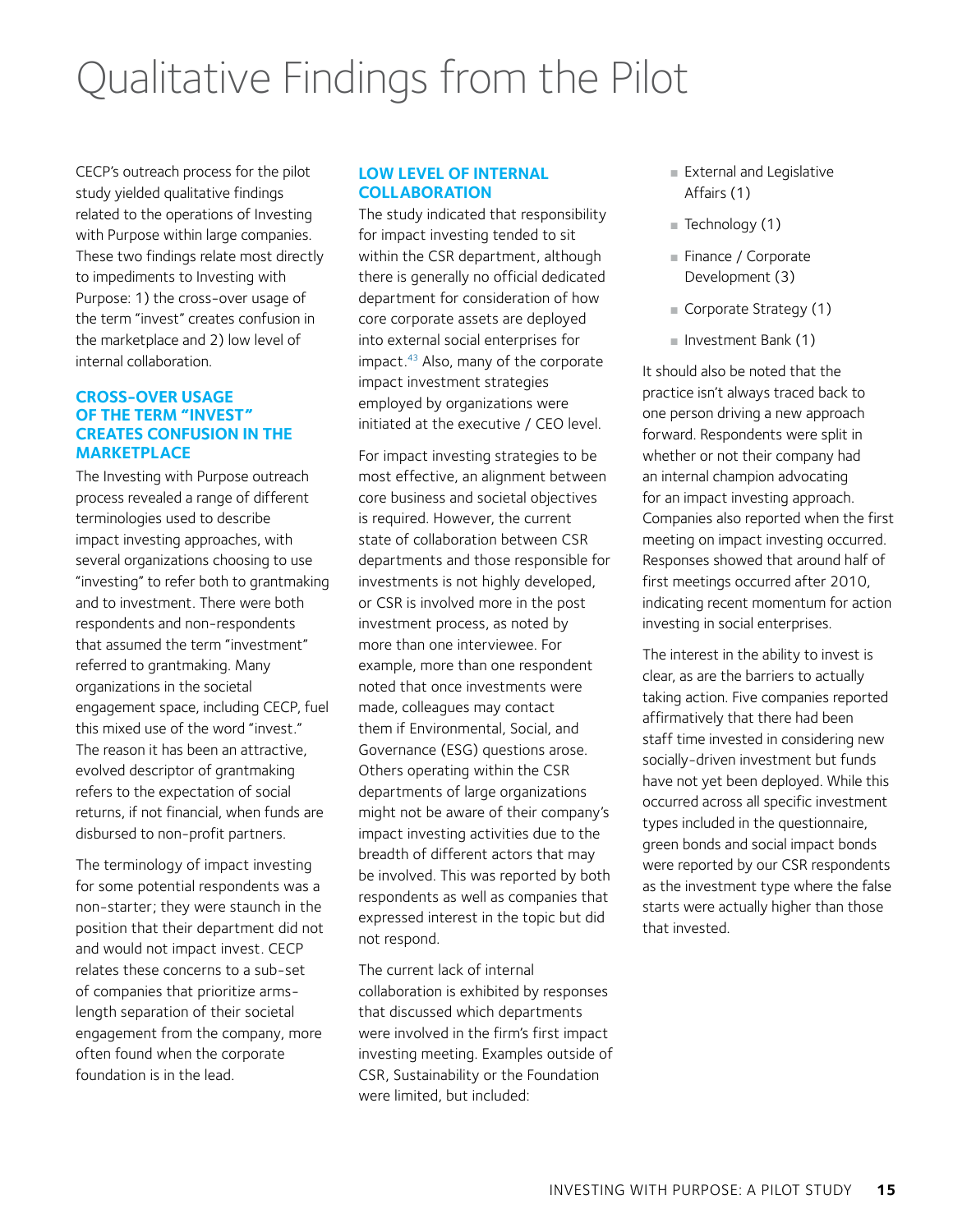## <span id="page-15-0"></span>Profile of Large Corporate Impact Investors

investors will address depth of Investing with Purpose. The source for this section is *Giving in Numbers*, CECP's companyreported dataset on total giving and employee engagement practices, which is collected annually. It is the largest and most comprehensive survey of its kind. 200+ companies responded to report if they were impact investing and, if so, to what degree. One-third of companies are "somewhat" or "highly" active as reported in the figure at right:

#### **DISTINCTIVE FACTS ABOUT COMPANIES REPORTING IMPACT INVESTING ACTIVITY**

Not surprisingly, the finance industry is most heavily represented – 38% of those who responded said they were "somewhat active" or "highly active." In addition to Financials, the three industries that most reported impact investing are Materials, Communications, and Consumer Staples, compared to the whole sample of *Giving in Numbers* companies. Due to their skewing effect, when financials are removed from industry comparison, the proportion of each industry within the set of companies active in impact investing compared to their representation in *Giving in Numbers* overall is:

- 18% Materials, compared to 8%
- 11% Communications, compared to 7%
- 14% Consumer Staples, compared to 12%

Companies more active in impact investing are more likely to be reporting ESG data to investors: 62% of "somewhat" or "highly" active impact investing companies compared to 56% in the whole *Giving in Numbers* sample. Also, more impact investing companies are headquartered outside the United

States: 17% of companies who stated involvement in impact investing, compared to 12% of those who indicated no. CECP data also show that companies that are more active with impact investments are also contributing greater amounts of Total Giving in their overall corporate engagement strategies. See details in the figures below:

Impact investing companies have a lower proportion of foundation cash giving, made up for by higher corporate cash and non-cash in their total giving portfolio. Further, companies that report impact investing activities are larger when compared by revenue, profit, and employees. The figures at right are also drawn from the 2015 dataset.



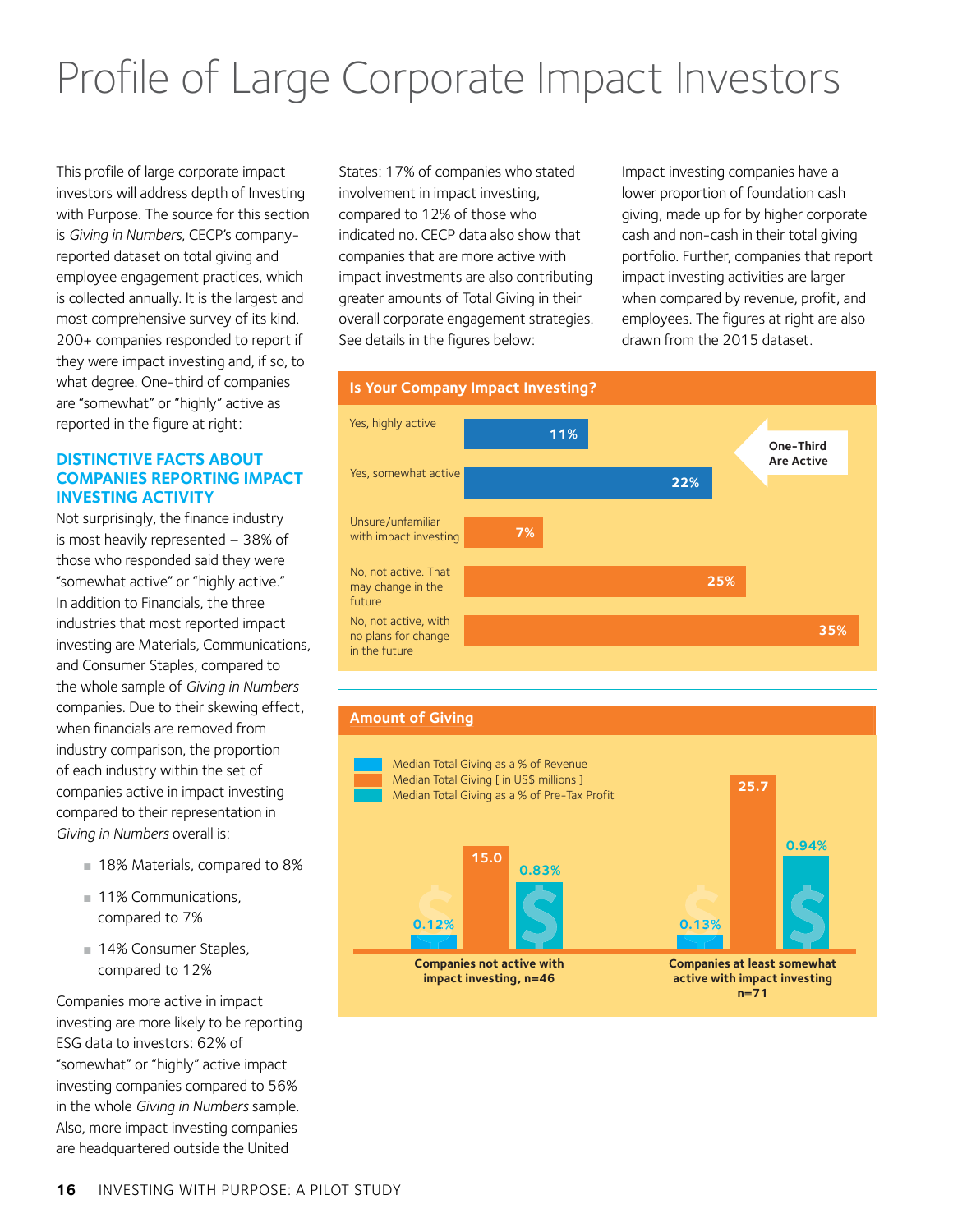

#### **Company Characteristics**

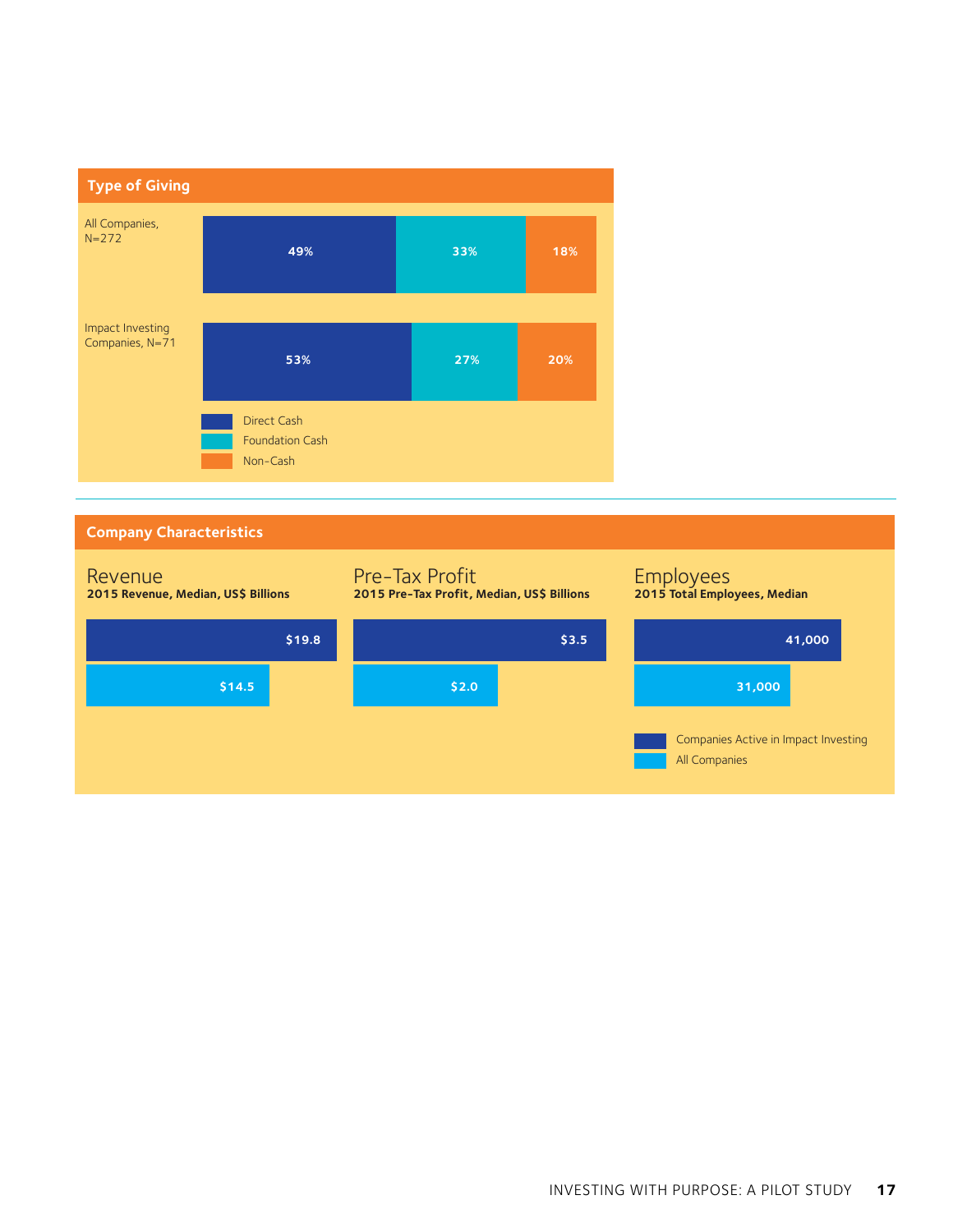### <span id="page-17-0"></span>Taking Action

This report, through examples, seeks to inspire an on-ramp to action for the two-thirds of companies that have not yet leveraged investments for their societal engagement objectives, and to encourage those companies who have taken the first step to consider deeper investment. Presenting cases within each of the six approaches supports a company's ability to identify which of the six might be their first pathway to action.

#### **ANNUAL STRATEGIC PLANNING**

CECP offers two suggestions for your team to use an annual strategic planning process to watch for the potential of an investment opportunity:

#### **Focus Areas or Pillars**

When reviewing the previous year and planning ahead, review your company's focus areas through a lens of business priorities. Those focus areas which are most highly tied to corporate priorities are also the most likely social issues for which the company could Invest with Purpose. Those social issues have highest probability due to their relevance to departments in the company. The examples in this paper are the result of successful departmental collaborations. There is higher likelihood that colleagues from other departments will explore socially-driven approaches to their work if they see the direct connection to business goals. Your team can leverage your issue-specific knowledge to identify opportunities within one of the six approaches above, as well as the right department with which to begin a discussion of new action.

#### **Need for Greater Impact**

There are also likely discussions on projects or programs that did not meet expectations when internally reviewing the previous year. There may have been an outcome goal set but not achieved. While some projects may be sunset due to missed expectations, it could also be they would find success in a new approach. The team can consider whether social enterprises and investments may have a role to play in future planning as new method of achieving new outcomes.

#### **CATALYSTS FROM THE SOCIAL ENTERPRISE FIELD**

For those in the company currently focused on grant-making, the greatest inspiration to Invest with Purpose may come from encountering a social enterprise that is doing great work within your company's issue area of focus but is not seeking grant funding. Social enterprises organize through many umbrella organizations. Your team might explore the newsletters and online materials of Social Enterprise Alliance, B Corporations, or Echoing Green (see Appendix for more examples).

Social enterprise conferences could be a source of inspiration and education, if your budget and schedule allows your team to attend. Many are run by graduate schools. Should your team find a social enterprise that is active in the issue area, the team has a concrete partner for which they would then seek the right budget line from which to invest in that company for socially driven purposes. This may be from the team's budget or through activating the interest of another department or unit.

#### **NAVIGATING THE SIX CORPORATE INVESTMENT TOOLS**

This report has covered cases from six investment approaches. Showing six does not imply a recommendation to begin by testing all or multiple approaches. The table below should help team members navigate which might be their most likely on-ramp if they are not currently investing with purpose. The column headers indicate resources or inputs. The blue cells indicate the approach's distinctive factors. Readers can use this table to help further understand which approach aligns with their internal environment and readiness to undertake a new approach.

| <b>Approach</b>         | <b>Senior Executive</b><br>Buy-in | <b>Amount of Funds</b><br><b>Invested</b> | <b>Investing Expertise</b><br>Level | <b>Specific Entity</b><br><b>Needed</b> |
|-------------------------|-----------------------------------|-------------------------------------------|-------------------------------------|-----------------------------------------|
| Self-Managed Funds      | <b>Varies</b>                     | <b>Varies</b>                             | <b>Higher</b>                       | Yes                                     |
| Third Party Funds       | <b>Varies</b>                     | <b>Varies</b>                             | Lower                               | No                                      |
| Incubator & Accelerator | <b>Varies</b>                     | Lower                                     | <b>Varies</b>                       | Yes                                     |
| Direct Investment       | <b>Higher</b>                     | <b>Higher</b>                             | <b>Higher</b>                       | No                                      |
| Strategic Alliance      | <b>Varies</b>                     | <b>Varies</b>                             | Lower                               | No                                      |
| Foundation              | Lower                             | <b>Varies</b>                             | <b>Varies</b>                       | Yes                                     |

*This table was updated 11/21/16 to reflect practitioner feedback.*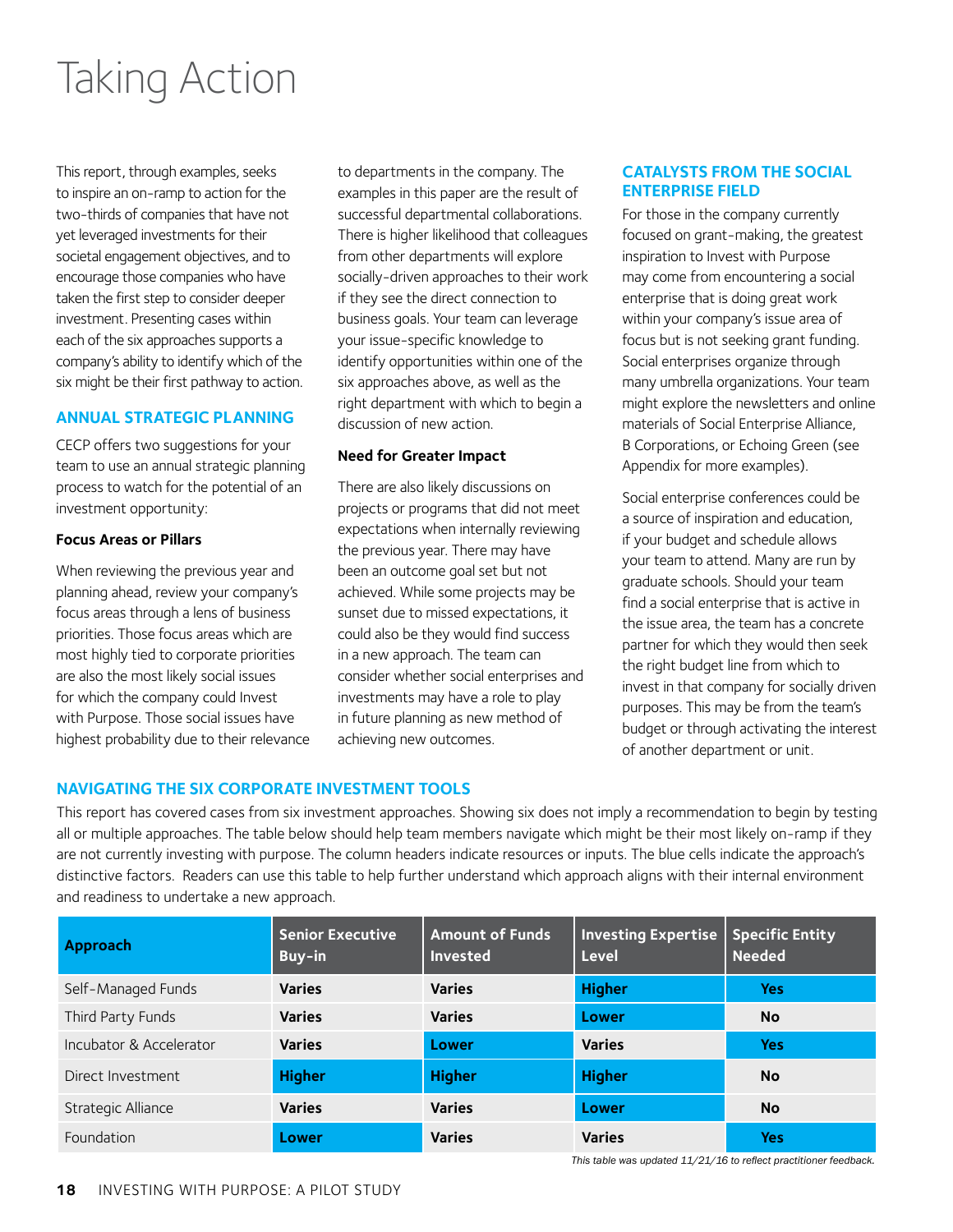#### <span id="page-18-0"></span>**COLLABORATE WITH COMPETITORS**

Partnerships are the essential ingredient needed to ensure the greatest likelihood of success across all areas where corporations seek to create positive outcomes, as reaffirmed in a new report. Often, there are aligned incentives and win-wins for a diverse range of stakeholders — across the public, private, and social sector meaning that collective efforts can be more powerful.44

3M investing into the Closed Loop Food alongside peers in the Consumer-Packaged Goods industry is a good example of collaboration among competitors to achieve mutual benefit. Several other CECP companies are amongst the other initial investors in the fund, namely Walmart, PepsiCo, Coca-Cola, Colgate-Palmolive, Goldman Sachs, Keurig Green Mountain, and Johnson & Johnson.

Mars and Danone are other organizations that have chosen to collaborate. The two firms operate in overlapping markets and therefore have shared long-term interest, including a focus on creating greater resilience in their supply chain. For this reason, the two large food multinationals joined forces to launch the Livelihoods Fund for Family Farming[.45](#page-21-0)

#### **COLLABORATE WITH EXTERNAL INVESTORS**

In order to facilitate collaboration between corporations and external investors, there needs to be more opportunities for these functions to connect. When asked if they would invest in a social enterprise alongside a traditional investor, such as a private equity fund, 10 out of 15 of our study respondents replied yes. Results showed they would be most likely do so in order to share risk and access greater due diligence.

Dedicated corporate venture units are starting to partner with impact investors in supporting social enterprises. At the 2014 Social Capital Markets (SOCAP) event, Deborah Magid from IBM Ventures spoke about her interest in partnering with impact investors in supporting entrepreneurs that have social impact at the core of their models. A panel was also convened at the event where Google and Pearson joined the impact discussion in a whole new way profiling their available resources, and available investment, for disruptive ideas in education across developed and developing contexts[.46](#page-21-0) Companies need to have more opportunities like this to exchange experiences and share stories of specific success cases and failures.<sup>47</sup>

#### **PREDICTIONS**

CECP has a 15-year history of tracking the changes in total giving. Combining these trends with our findings in this pilot study positions us to assess how we believe the field can grow. Using CECP's dataset of total giving contribution figures, financial benchmarks, and the indication of how many companies are active with investing, we have calculated a conservative estimate for future growth. We estimate the Investing with Purpose market potential across the S&P 500 at US\$2.4bn, annually, given study findings and near-term estimations.

As noted above, J. P. Morgan Chase estimates that the entire impact investing field will grow to US\$2 Trillion by 2025. The total funds invested through Global Corporate Venture Capital show rates of growth of 17% from 2013 to 2014, 72% from 2013 to 2014, and 69% from 2014 to 2015, as reported in the report by CB Insights. That trajectory underscores the growth potential for large corporations seeking to take new action.

#### **CECP ACTIVITIES**

The focus for a future, follow-up study on these topics would be a yearround approach of collecting data on the presence of investing in order to build a representative set of involved companies. An increasingly robust dataset on Investing with Purpose can produce deeper analysis on the state of the six approaches to Investing with Purpose across the corporate sector.

This paper discussed the cross-over usage of the term "invest." In future CECP publications, CECP will increase its awareness of the use of the term "invest" in order to build clarity on the tools large companies can activate for societal engagement and impact.

Lastly, a second pilot study currently underway at CECP, Good Beyond Giving, seeks to cover a full range of socially driven activities in large companies that fall outside of grants to nonprofit organizations. The Good Beyond Giving findings will represent socially-driven investments within its scope and in its future publication. It is an important category of activity with the potential for significant allocations of capital in the coming years.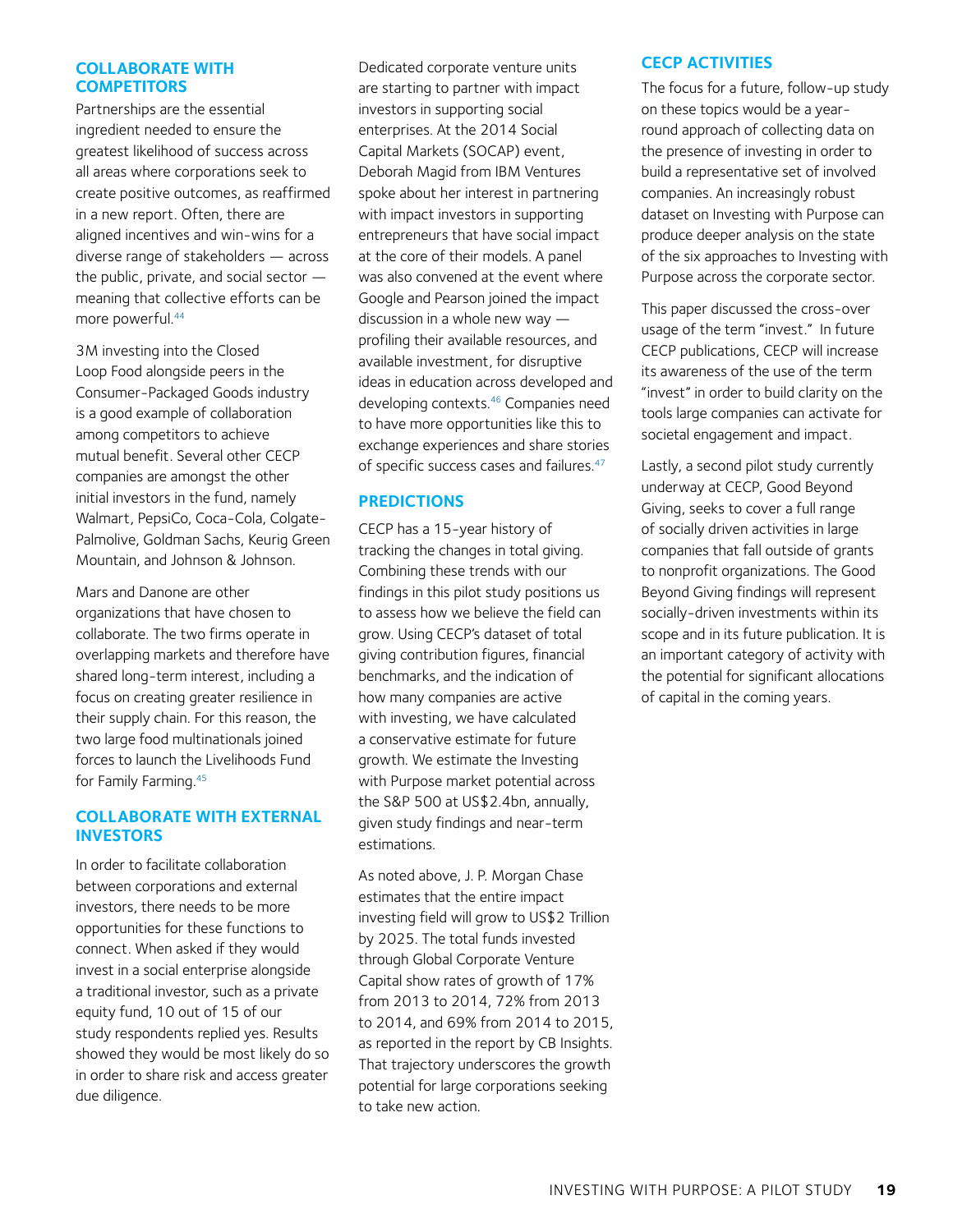## <span id="page-19-0"></span>Appendix

#### **RESEARCH METHODOLOGY**

Our initial research consisted of an extensive review of existing literature on corporate social impact strategies, which allowed us to explore current approaches and identify gaps. With this secondary research in mind, we asked over 100 companies to partake in a questionnaire. Our survey contained 25 questions, formulated in order to achieve our study objectives.

The organizations approached were nearly all CECP-affiliated companies. We interviewed all the organizations that did respond to our questionnaire, which proved a fruitful exercise and revealed many similarities and differences that large organizations face in integrating impact investment solutions. We are grateful to all 15 organizations that dedicated the time to completing our questionnaire and speaking with our research team.

It is important to note that we could not develop detailed case studies for this report on all the organizations interviewed. Our approach was to select cases that would illustrate the range of strategies used by our participants. Through our secondary research, we also are able to discuss the impact investing activities of CECP and non-CECP firms who were not directly involved in our study. We are grateful for their exemplary practices.



#### **CALCULATIONS**

CECP's prediction on [page 19](#page-18-0) was calculated using its dataset and assumptions derived from the Investing with Purpose research process. CECP calculated an average investment based on the following assumptions:

- Investment would be approximately .25% of Pre-Tax Profit
- 33% of large companies will be active

The first assumption was determined by discounting the current levels of total giving as compared to pre-tax profit published in *Giving in Numbers* benchmarking table. The first assumption was then applied to

the 2015 pre-tax profit figures of companies that did indicate they were somewhat or highly active in impact investing. That produced an average monetary figure of investment. That was multiplied by 165 assuming 33% of the Fortune or S&P 500 would be active in some capacity in the near term.

Please note the section "Profile of Large Corporate Impact Investors" was calculated by CECP staff using CECP's company-reported dataset. This dataset received over 270 responses in 2016, CECP's 15<sup>th</sup> year of gathering information on these topics from large corporations.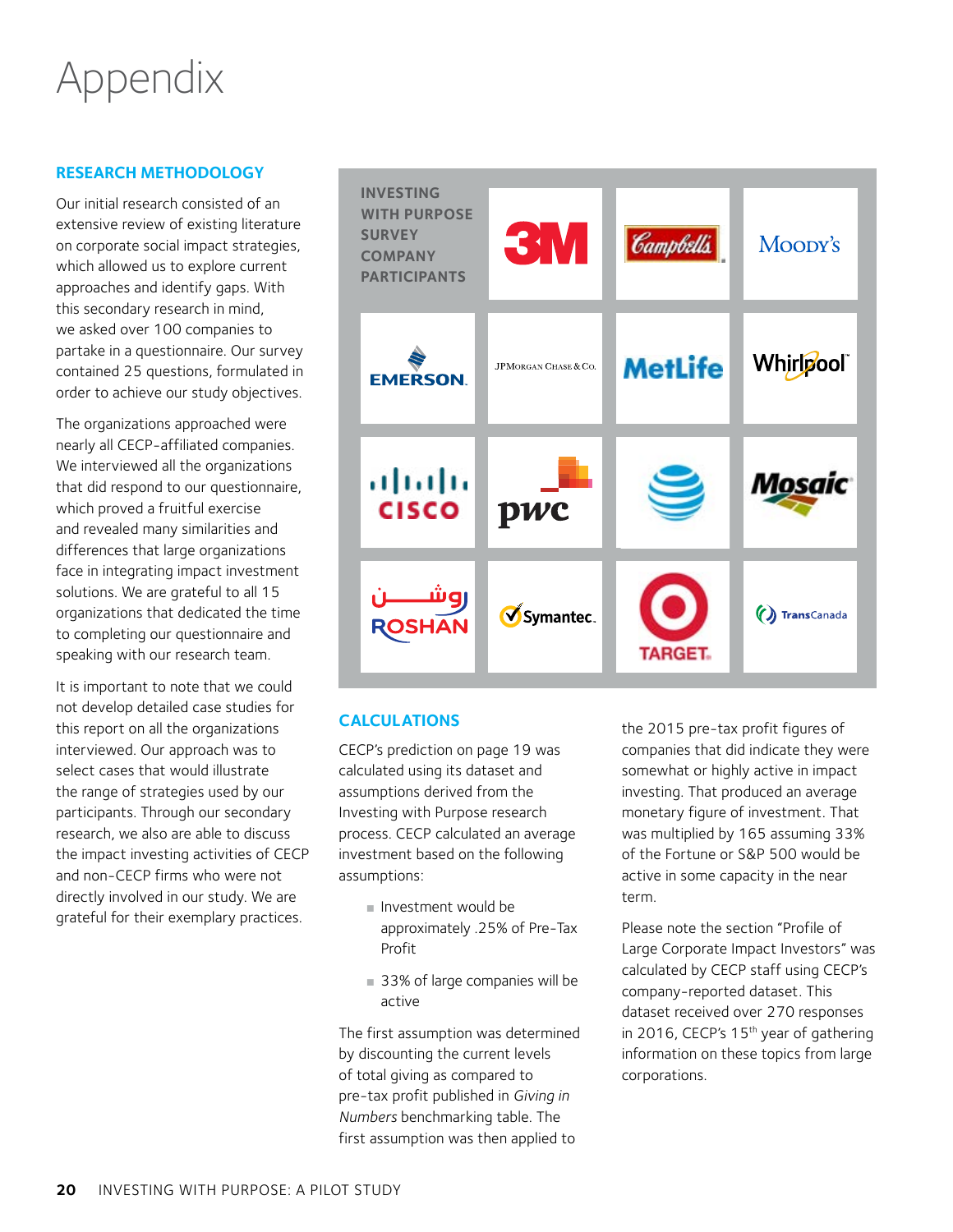#### **SOCIAL ENTERPRISE ORGANIZATIONS**

- Ashoka
- Aspen Network of Development Entrepreneurs
- Be Social Change
- CSI: Centre for Social Innovation
- Echoing Green
- Impact Hub
- Next Billion
- Social Enterprise UK
- Social Venture Network
- StartingBloc
- Unreasonable Institute

#### **SUGGESTED READINGS**

- *Investing in Breakthrough Corporate Venture Capital*. Volans, MacArthur Foundation
- *Private Capital Public Good*. US NAB on Impact Investing
- *Investing for Social & Environmental Impact*. The Monitor Institute
- *Spotlight on the Market*, *The Impact Investor Survey*. JPMorgan & GIIN
- *Corporate Social Impact Strategies, New Paths for Collaborative Growth*. European Venture Philanthropy Association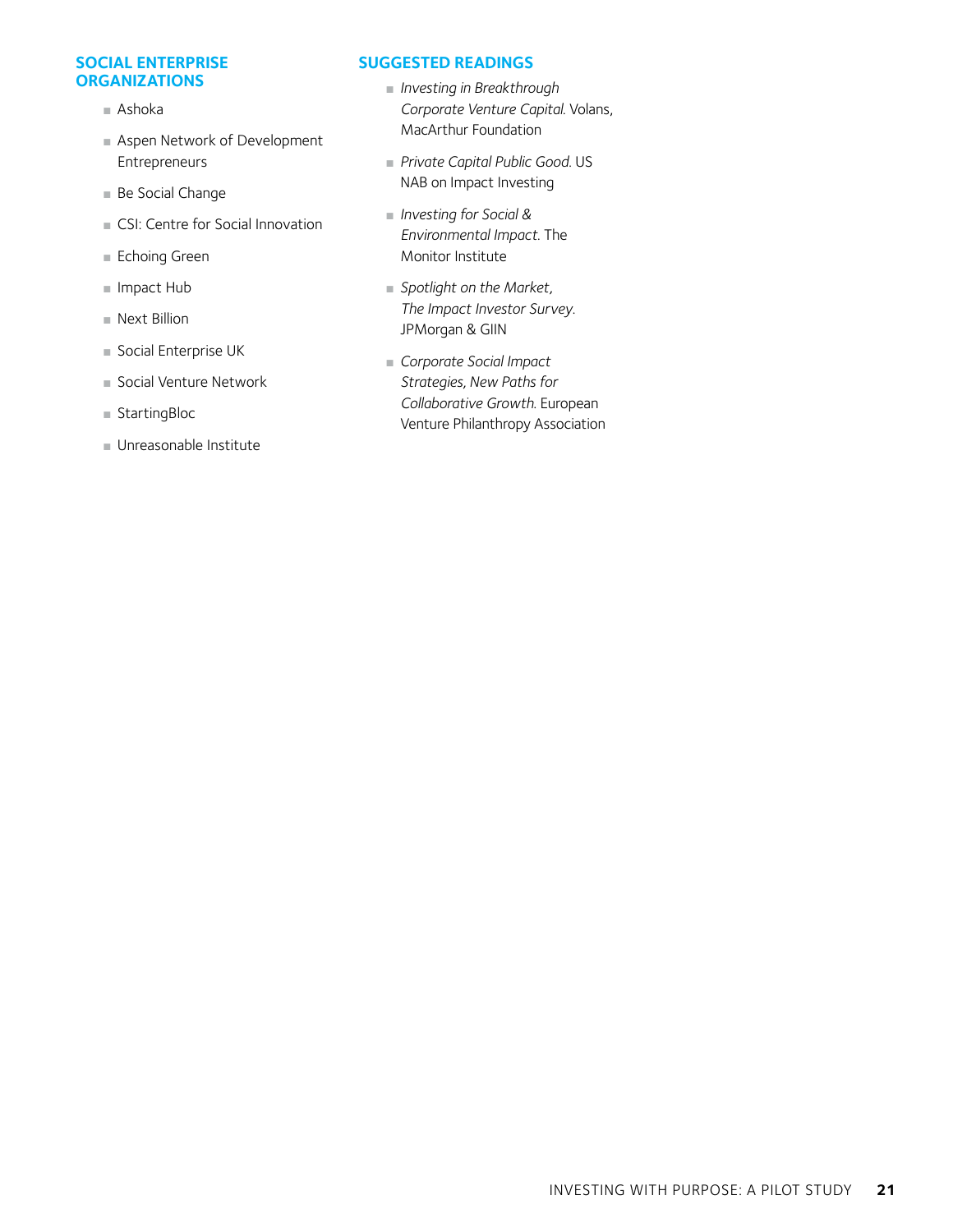#### <span id="page-21-0"></span>**Endnotes**

- *CECP Giving in Numbers* Survey 2016
- **[Why Are Corporations Hoarding Trillions? The New York Times Magazine, Davidson, A., 2016](http://www.nytimes.com/2016/01/24/magazine/why-are-corporations-hoarding-trillions.html?_r=0)**
- **[European Venture Philanthropy Association, Corporate Social Impact Strategies, New Paths for Collaborative Growth, 2015](http://www.lgtvp.com/lgt/files/b2/b2417e1b-27b1-4c3b-84ec-15ac335f782c.pdf)**
- **[The Huffington Post, Investing With a Purpose, Bob Stemmers, Director of Investor Education, CFA Institute](http://www.huffingtonpost.com/bob-stammers/investing-with-a-purpose_b_9821114.html?utm_content=buffer04740&utm_medium=social&utm_source=linkedin.com&utm_campaign=buffer)**
- **[JPMorgan and the GIIN, Eyes on the Horizon, The Impact Investor Survey, 2015](https://www.jpmorgan.com/cm/BlobServer/giin_2015.pdf?blobkey=id&blobwhere=1320674289058&blobheader=application/pdf&blobheadername1=Cache-Control&blobheadervalue1=private&blobcol=urldata&blobtable=MungoBlobs)**
- **[JPMorgan and the GIIN, Eyes on the Horizon, The Impact Investor Survey, 2015](https://www.jpmorgan.com/cm/BlobServer/giin_2015.pdf?blobkey=id&blobwhere=1320674289058&blobheader=application/pdf&blobheadername1=Cache-Control&blobheadervalue1=private&blobcol=urldata&blobtable=MungoBlobs)**
- <sup>7</sup> Kellogg School of Management at Northwestern University, The Growth of Impact Investing, February 2016
- 8 The Global Impact Investing Network
- **[Capturing BoP Markets, Corporate Impact Venturing with Inclusive Businesses, Endeva, 2016](http://www.endeva.org/publication/corporateimpactventuring)**
- **[Capturing BoP Markets, Corporate Impact Venturing with Inclusive Businesses, Endeva, 2016](http://www.endeva.org/publication/corporateimpactventuring)**
- **[Triple Pundit, Better Know a Deal: A First for Benefit Corporations, 2015](http://www.triplepundit.com/2015/08/better-know-deal-first-benefit-corporations/)**
- **<https://www.bcorporation.net/community/plum-organics>**
- **[General Mills to Buy Annie's for \\$820 Million in Cash, DealBook, William Alden, 2014](http://dealbook.nytimes.com/2014/09/08/general-mills-to-buy-annies-for-820-million-in-cash/)**
- **[General Mills and Annie's One-Year In, Triplepundit, Jen Boynten, 2015](http://www.triplepundit.com/2015/11/general-mills-and-annies-one-year-in/)**
- MacMillan, I., Roberts, E., Livada, V., and Wang, A. (2008). Corporate Venture Capital (CVC): Seeking Innovation and Strategic Growth
- <sup>16</sup> The 2014 U.S Corporate Venture Capital Year in Review, CB Insights, February 2015
- **[BCG, Corporate Venture Capital, Avoid the Risk, Miss the Rewards, 2012](https://www.bcgperspectives.com/content/articles/innovation_growth_mergers_acquisitions_corporate_venture_capital/?chapter=3)**
- According to Global Corporate Venturing 19 **[Cisco Blogs](http://blogs.cisco.com/news/husk_power_systems_wins_cisco-dfj_global_business_plan_competition)**
- 
- **[Rice Husks Co. Seeded By DFJ, Cisco In Business Plan Contest, The Wall Street Journal, 2009](http://blogs.wsj.com/venturecapital/2009/07/01/rice-husks-company-snags-seed-from-dfj-cisco/)**
- **[Cisco Blogs](http://blogs.cisco.com/news/husk_power_systems_wins_cisco-dfj_global_business_plan_competition)**
- **[Investing in Breakthrough, Corporate Venture Capital, Volans & MacArthur Foundation, 2015](http://breakthroughcapitalism.com/files/volans-investing-breakthrough-report.pdf)**
- <sup>23</sup> In traditional corporate venturing, third-party funds are a contested space in the corporate venturing sector. This report includes thirdparty funds as a functional model as long as the investment is aligned with the core business of the firm.<br><sup>24</sup> Closing the Loop on Recycling: Unilever, P&G Aim to Give Communities Greater Access to Recycling Programs, Sus
- **[Brands, Jonathan Atwood, 2015](http://www.sustainablebrands.com/news_and_views/packaging/jonathan_atwood/closing_loop_recycling_unilever_pg_aim_give_communities_gre)**
- **[Unilever and Acumen Announce Investment to Bring Cleaner More Affordable Cook Stoves to Smallholder Farmers and](http://acumen.org/blog/press-releases/unilever-and-acumen-announce-investment-to-bring-cleaner-more-affordable-cook-stoves-to-smallholder-farmers-and-plantation-workers-in-east-africa/)  [Plantation Workers in East Africa, Acumen, 2015](http://acumen.org/blog/press-releases/unilever-and-acumen-announce-investment-to-bring-cleaner-more-affordable-cook-stoves-to-smallholder-farmers-and-plantation-workers-in-east-africa/)**
- <sup>26</sup> For more examples of skill and supply chain partnerships between corporations and inclusive businesses, see Acumen and Business Fights Poverty's report (2015) Social Enterprises and Global Corporations: Collaborating for growth with impact.
- **<https://www.bcorporation.net/community/telecom-development-company-afghanistan-ltd-roshan>**
- <sup>28</sup> M-Money Channel Distribution Case Afghanistan, ROSHAN M-PAISA, International Finance Corporation
- **[McKinsey on society, Mobile Afghanistan, 2013](http://voices.mckinseyonsociety.com/mobile-afghanistan/)**
- **[Capturing BoP Markets, Corporate Impact Venturing with Inclusive Businesses, Endeva, 2016](http://www.endeva.org/publication/corporateimpactventuring)**
- <sup>31</sup> The Practitioner's Guide, Steps to Corporate Investment, Innovation and Collaboration, A Practical Guide to Creating Positive Outcomes,
- **[BCG Perspectives, Incubators, Accelerators, Venturing, and More](https://www.bcgperspectives.com/content/articles/mergers_acquisitions_growth_incubators_accelerators_venturing_more_leading_companies_search_next_big_thing/?chapter=3)**
- **[Aspen Institute, Bridging the Pioneer Gap: The Role of Accelerators in Launching High Impact Enterprises, 2013](http://www.aspeninstitute.org/sites/default/files/content/docs/ande/Bridging the Pioneer Gap The Role of Accelerators in Launching High Impact Enterprises .pdf)**
- **[EdSurge, AT&T Launches Edtech Accelerator for Aspiring Entrepreneurs, Tony Wan, 2015](https://www.edsurge.com/news/2015-01-22-at-t-launches-edtech-accelerator-for-aspiring-entrepreneurs)**
- **[about.att.com](http://about.att.com/content/csr/home/possibilities/at-t-aspire/mobilizing-learning/accelerator/faq.html)**
- **[Mission Investors Exchange Corporate Foundations Challenges in Adopting Mission Related Investments, 2014](https://www.missioninvestors.org/tools/corporate-foundations-challenges-in-adopting-mission-investing)**
- <sup>37</sup> Northern Trust, Impact Investing, A Guide for Philanthropists and Social Investors, 2013
- **[European Venture Philanthropy Association, Corporate Social Impact Strategies, New Paths for Collaborative Growth, 2015](http://www.lgtvp.com/lgt/files/b2/b2417e1b-27b1-4c3b-84ec-15ac335f782c.pdf)**
- **[http://ofn.org](http://ofn.org/)**
- **<http://nextawards.org>**
- **<https://lespeoples.org>**
- **<http://www.myacfcu.org>**
- <sup>43</sup> Note: the majority of our survey respondents work in the CSR department.
- **[The Practitioner's Guide, Steps to Corporate Investment, Innovation and Collaboration, A Practical Guide to Creating Positive](http://mifftp.iadb.org/website/publications/60190f05-38fa-40e2-b4ec-38e15ebab2b7.pdf)  [Outcomes, 2016](http://mifftp.iadb.org/website/publications/60190f05-38fa-40e2-b4ec-38e15ebab2b7.pdf)**
- **[http://www.livelihoods.eu](http://www.livelihoods.eu/)**
- **[Corporate Venture Capital: A New Accelerant for Impact, Amanda Feldman & Charmian Love, Stanford Social Innovation](http://ssir.org/articles/entry/corporate_venture_capital_a_new_accelerant_for_impact)  [Review, 2014](http://ssir.org/articles/entry/corporate_venture_capital_a_new_accelerant_for_impact)**
- **[European Venture Philanthropy Association, Corporate Social Impact Strategies, New Paths for Collaborative Growth, 2015](http://www.lgtvp.com/lgt/files/b2/b2417e1b-27b1-4c3b-84ec-15ac335f782c.pdf)**